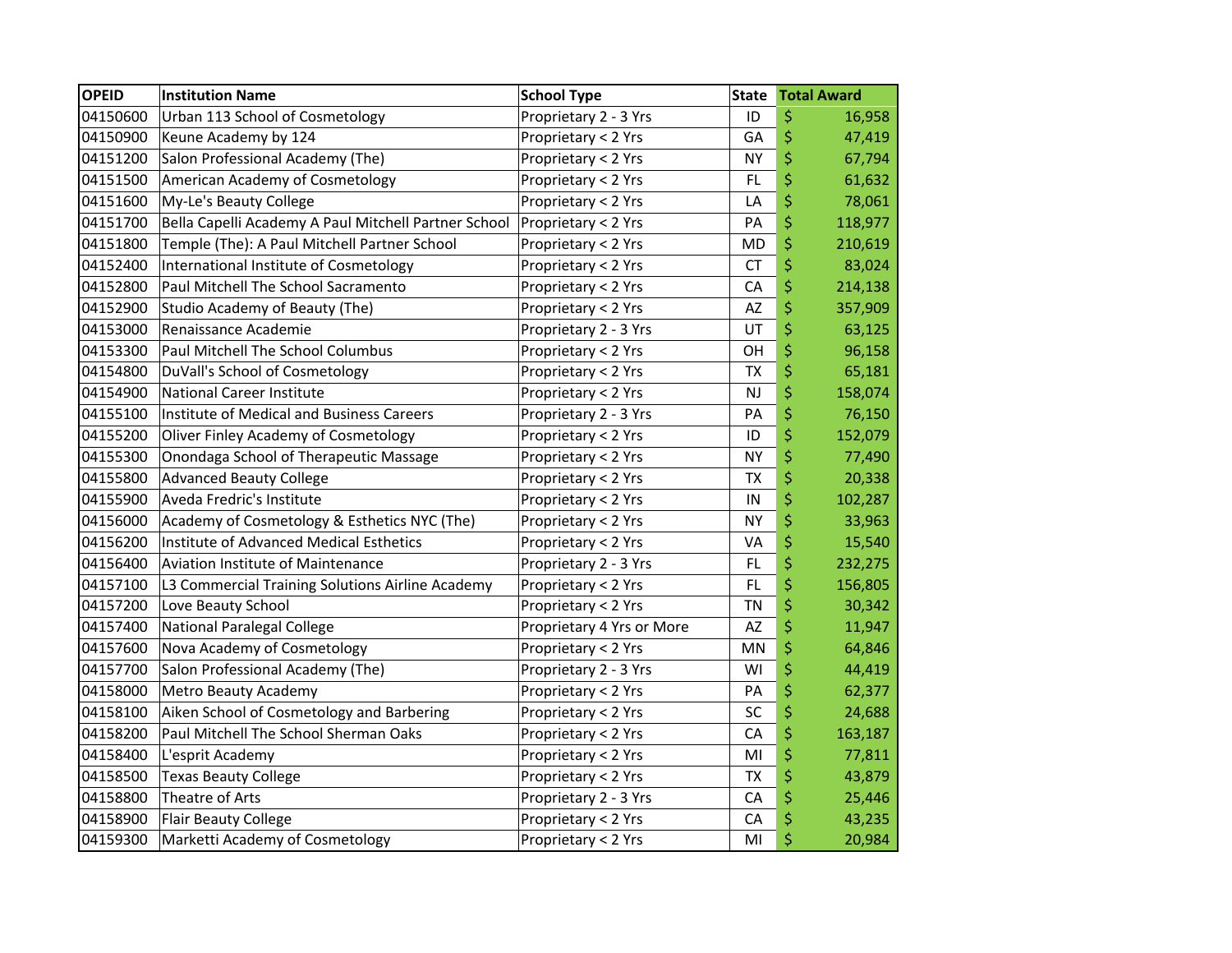| <b>OPEID</b> | <b>Institution Name</b>                  | <b>School Type</b>        | <b>State</b>   | <b>Total Award</b> |
|--------------|------------------------------------------|---------------------------|----------------|--------------------|
| 04159600     | <b>Galaxy Medical College</b>            | Proprietary 2 - 3 Yrs     | CA             | \$<br>33,477       |
| 04159700     | American Medical Sciences Center         | Proprietary 4 Yrs or More | CA             | \$<br>52,546       |
| 04160400     | Angeles College                          | Proprietary 4 Yrs or More | CA             | \$<br>133,037      |
| 04160500     | <b>Avalon School of Cosmetology</b>      | Proprietary 2 - 3 Yrs     | MN             | \$<br>14,871       |
| 04160600     | Paul Mitchell The School Normal          | Proprietary < 2 Yrs       | IL             | \$<br>61,620       |
| 04160700     | Avenue Five Institute                    | Proprietary < 2 Yrs       | <b>TX</b>      | \$<br>170,643      |
| 04161700     | <b>Shasta School of Cosmetology</b>      | Proprietary < 2 Yrs       | CA             | \$<br>42,359       |
| 04161900     | Mandalyn Academy                         | Proprietary < 2 Yrs       | UT             | \$<br>22,621       |
| 04162000     | Jose Maria Vargas University             | Proprietary 4 Yrs or More | FL             | \$<br>69,999       |
| 04162200     | American Academy of Health and Beauty    | Proprietary < 2 Yrs       | <b>NH</b>      | \$<br>18,847       |
| 04162400     | TONI&GUY Hairdressing Academy            | Proprietary < 2 Yrs       | <b>NM</b>      | \$<br>91,688       |
| 04162500     | Hollywood Institute of Beauty Careers    | Proprietary < 2 Yrs       | FL             | \$<br>531,655      |
| 04162700     | Eric Fisher Academy                      | Proprietary < 2 Yrs       | KS             | \$<br>107,705      |
| 04162800     | Paul Mitchell The School Modesto         | Proprietary < 2 Yrs       | CA             | \$<br>159,480      |
| 04163000     | Summit Salon Academy                     | Proprietary < 2 Yrs       | FL             | \$<br>91,114       |
| 04163100     | Summit Salon Academy - Gainesville       | Proprietary < 2 Yrs       | FL.            | \$<br>53,246       |
| 04163200     | Tenaj Salon Institute                    | Proprietary < 2 Yrs       | <b>FL</b>      | \$<br>90,175       |
| 04163400     | Cosmo Beauty Academy                     | Proprietary < 2 Yrs       | CA             | \$<br>55,605       |
| 04163700     | <b>Bitterroot School of Cosmetology</b>  | Proprietary < 2 Yrs       | MT             | \$<br>16,005       |
| 04164100     | Montana Academy of Salons                | Proprietary < 2 Yrs       | MT             | \$<br>55,103       |
| 04164400     | Angeles Institute                        | Proprietary < 2 Yrs       | CA             | \$<br>84,005       |
| 04165000     | Meridian Institute of Surgical Assisting | Proprietary 2 - 3 Yrs     | <b>TN</b>      | \$<br>173,817      |
| 04165200     | Mauna Loa Helicopters                    | Proprietary < 2 Yrs       | H <sub>l</sub> | \$<br>5,788        |
| 04165300     | Paul Mitchell the School Milwaukee       | Proprietary < 2 Yrs       | WI             | \$<br>58,980       |
| 04165500     | Acaydia Spa and School of Aesthetics     | Proprietary < 2 Yrs       | UT             | \$<br>41,588       |
| 04165800     | Salon Professional Academy (The)         | Proprietary < 2 Yrs       | TX             | \$<br>66,932       |
| 04165900     | Paul Mitchell The School Fresno          | Proprietary < 2 Yrs       | CA             | \$<br>183,239      |
| 04166700     | Summit Salon Academy                     | Proprietary < 2 Yrs       | IN             | \$<br>68,554       |
| 04166800     | Summit Salon Academy                     | Proprietary 2 - 3 Yrs     | OH             | \$<br>39,859       |
| 04167000     | Paul Mitchell the School Temecula        | Proprietary < 2 Yrs       | CA             | \$<br>238,082      |
| 04167100     | Aveda Institute Denver                   | Proprietary 2 - 3 Yrs     | CO             | \$<br>211,746      |
| 04167300     | Salon Professional Academy (The)         | Proprietary < 2 Yrs       | FL             | \$<br>31,783       |
| 04167400     | Sage School of Massage & Esthetics       | Proprietary < 2 Yrs       | OR             | \$<br>15,197       |
| 04167800     | Innovations Design Academy               | Proprietary < 2 Yrs       | IL             | \$<br>11,286       |
| 04168600     | College of Massage Therapy               | Proprietary < 2 Yrs       | ID             | \$<br>8,161        |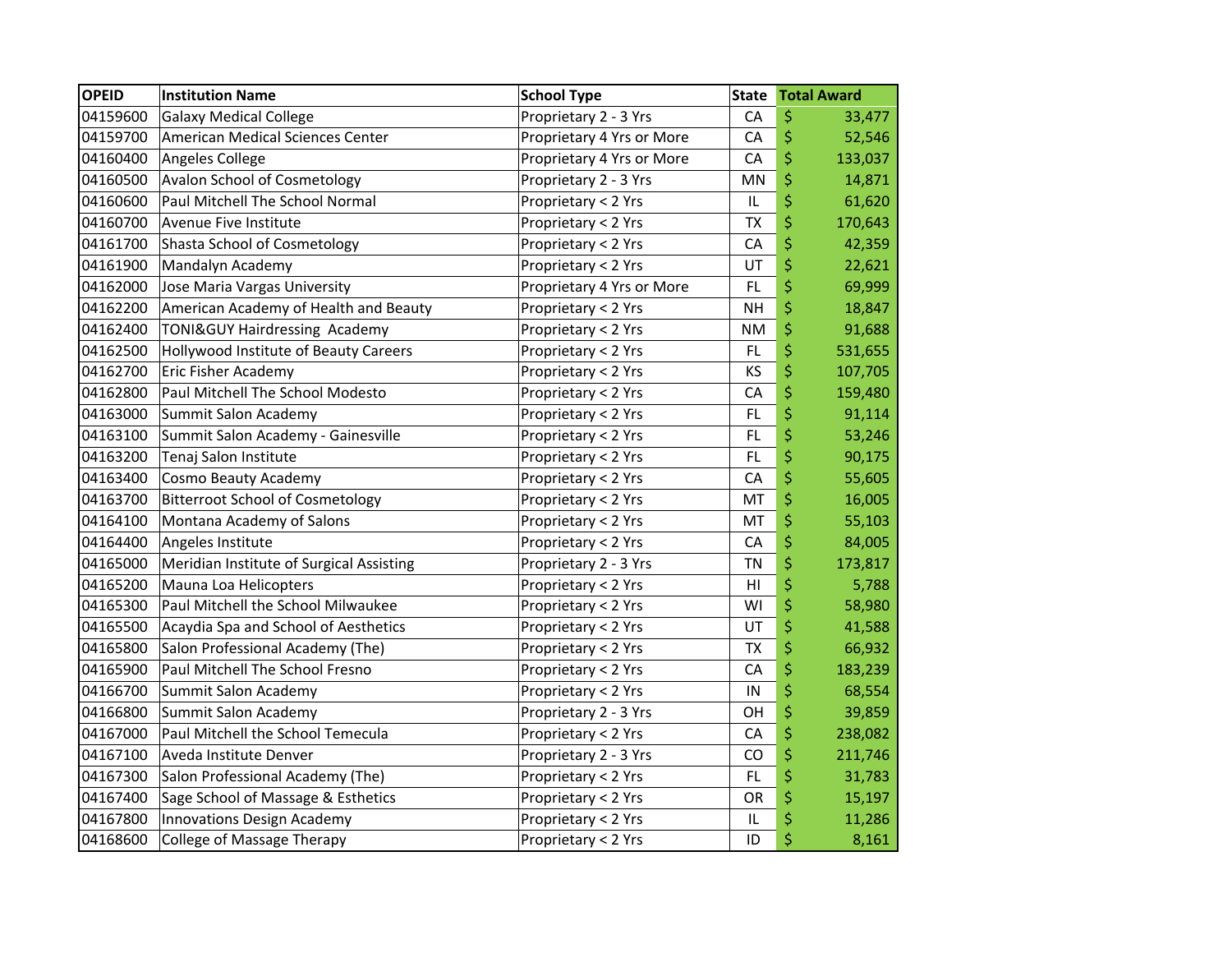| <b>OPEID</b> | <b>Institution Name</b>                         | <b>School Type</b>        | <b>State</b> | <b>Total Award</b> |
|--------------|-------------------------------------------------|---------------------------|--------------|--------------------|
| 04168700     | Peloton College                                 | Proprietary 2 - 3 Yrs     | <b>TX</b>    | \$<br>159,197      |
| 04168800     | <b>ABC Beauty Academy</b>                       | Proprietary < 2 Yrs       | <b>TX</b>    | \$<br>25,990       |
| 04168900     | <b>Holistic Massage Training Institute</b>      | Proprietary < 2 Yrs       | <b>MD</b>    | \$<br>20,435       |
| 04169000     | Salon & Spa Institute                           | Proprietary < 2 Yrs       | <b>TX</b>    | \$<br>50,666       |
| 04169100     | Diamonds Cosmetology College                    | Proprietary < 2 Yrs       | <b>TX</b>    | \$<br>37,410       |
| 04169400     | Northern Virginia School of Therapeutic Massage | Proprietary < 2 Yrs       | VA           | \$<br>48,777       |
| 04169700     | Unitek College                                  | Proprietary 4 Yrs or More | CA           | \$<br>1,567,180    |
| 04169800     | <b>Gurnick Academy of Medical Arts</b>          | Proprietary 4 Yrs or More | CA           | \$<br>1,044,424    |
| 04169900     | American Beauty Academy                         | Proprietary < 2 Yrs       | UT           | \$<br>43,637       |
| 04170100     | Summit Salon Academy                            | Proprietary 2 - 3 Yrs     | WA           | \$<br>70,588       |
| 04170200     | Paul Mitchell The School Colorado Springs       | Proprietary < 2 Yrs       | CO           | \$<br>124,396      |
| 04170300     | Beauty Academy of South Florida                 | Proprietary < 2 Yrs       | FL           | \$<br>135,484      |
| 04170600     | Salon Professional Academy (The)                | Proprietary < 2 Yrs       | <b>MO</b>    | \$<br>58,575       |
| 04170700     | Paul Mitchell The School St Louis               | Proprietary < 2 Yrs       | <b>MO</b>    | \$<br>134,405      |
| 04171000     | <b>Advanced Training Institute</b>              | Proprietary < 2 Yrs       | <b>NV</b>    | \$<br>341,159      |
| 04171100     | Paul Mitchell The School - Delaware             | Proprietary < 2 Yrs       | DE           | \$<br>64,540       |
| 04171400     | Aveda Institute Portland                        | Proprietary 2 - 3 Yrs     | OR           | \$<br>173,424      |
| 04172700     | Salon Professional Academy (The)                | Proprietary < 2 Yrs       | IN           | \$<br>81,322       |
| 04173200     | Taylor Andrews Academy Of Hair Design           | Proprietary 2 - 3 Yrs     | UT           | \$<br>175,175      |
| 04173400     | Santa Ana Beauty Academy                        | Proprietary < 2 Yrs       | CA           | \$<br>15,638       |
| 04173800     | Salon Professional Academy (The)                | Proprietary < 2 Yrs       | CO           | \$<br>64,071       |
| 04173900     | <b>Evolve Beauty Academy</b>                    | Proprietary < 2 Yrs       | MO           | \$<br>13,927       |
| 04174000     | Skin Institute                                  | Proprietary < 2 Yrs       | МO           | \$<br>45,735       |
| 04174100     | Paul Mitchell the School Phoenix                | Proprietary < 2 Yrs       | AZ           | \$<br>84,197       |
| 04174200     | All Beauty College                              | Proprietary < 2 Yrs       | AZ           | \$<br>30,862       |
| 04174500     | Aveda Institute of New Mexico (The)             | Proprietary < 2 Yrs       | NM           | \$<br>65,213       |
| 04174800     | American Trade School                           | Proprietary 2 - 3 Yrs     | <b>MO</b>    | \$<br>68,687       |
| 04174900     | <b>Estelle International</b>                    | Proprietary < 2 Yrs       | IL           | \$<br>61,121       |
| 04175000     | Universal Spa Training Academy                  | Proprietary < 2 Yrs       | IL           | \$<br>77,339       |
| 04175100     | Paul Mitchell The School Honolulu               | Proprietary 2 - 3 Yrs     | HI           | \$<br>71,375       |
| 04175200     | Paul Mitchell The School East Bay               | Proprietary < 2 Yrs       | CA           | \$<br>113,571      |
| 04175300     | Penrose Academy                                 | Proprietary < 2 Yrs       | AZ           | \$<br>147,777      |
| 04175400     | Elite Cosmetology School                        | Proprietary < 2 Yrs       | CA           | \$<br>74,236       |
| 04176000     | American Technical Institute                    | Proprietary < 2 Yrs       | PR           | \$<br>38,041       |
| 04176700     | Aveda Institute Boise                           | Proprietary < 2 Yrs       | ID           | \$<br>32,189       |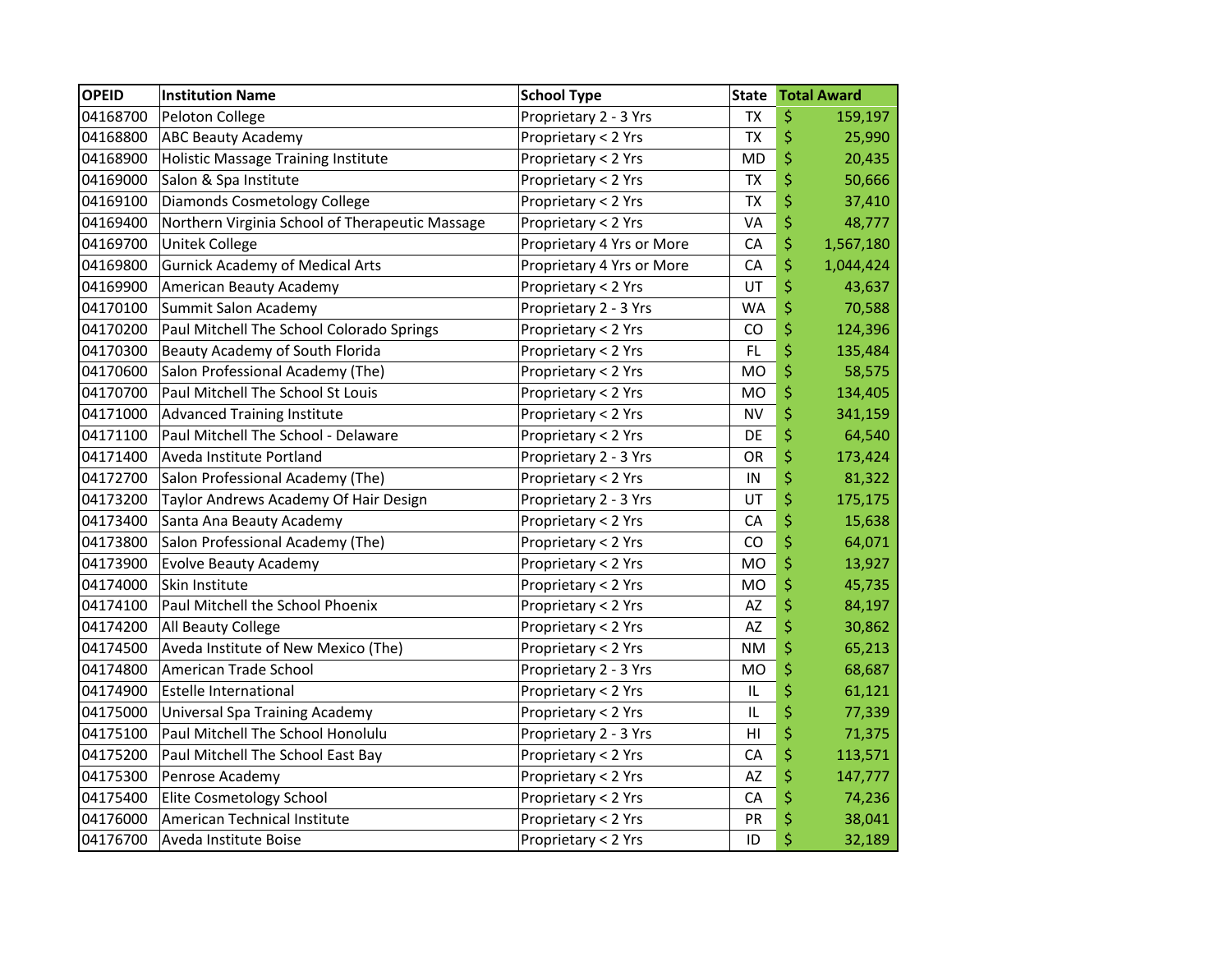| <b>OPEID</b> | <b>Institution Name</b>                                                    | <b>School Type</b>        | <b>State</b> | <b>Total Award</b> |
|--------------|----------------------------------------------------------------------------|---------------------------|--------------|--------------------|
| 04177100     | Pima Medical Institute                                                     | Proprietary 2 - 3 Yrs     | CO           | \$<br>649,226      |
| 04177300     | <b>Ohio Medical Career College</b>                                         | Proprietary 2 - 3 Yrs     | OH           | \$<br>71,031       |
| 04177400     | Capilo School of Hair Design                                               | Proprietary < 2 Yrs       | ME           | \$<br>94,668       |
| 04177500     | Pure Aesthetics Natural Skincare School                                    | Proprietary < 2 Yrs       | AZ           | \$<br>16,189       |
| 04177600     | Lindsey Institute of Cosmetology                                           | Proprietary < 2 Yrs       | KY           | \$<br>23,629       |
| 04177900     | <b>Buckner Barber School</b>                                               | Proprietary < 2 Yrs       | <b>TX</b>    | \$<br>12,398       |
| 04178100     | Carolina College of Hair Design                                            | Proprietary < 2 Yrs       | <b>NC</b>    | \$<br>24,427       |
| 04178200     | Vogue College - San Antonio                                                | Proprietary < 2 Yrs       | <b>TX</b>    | \$<br>90,632       |
| 04178300     | Vogue College of Cosmetology                                               | Proprietary < 2 Yrs       | <b>TX</b>    | \$<br>68,251       |
| 04178400     | Vogue College of Cosmetology                                               | Proprietary < 2 Yrs       | <b>TX</b>    | \$<br>191,586      |
| 04178500     | Vogue College of Cosmetology                                               | Proprietary < 2 Yrs       | <b>NM</b>    | \$<br>35,775       |
| 04178700     | Atelier Esthetique Institute of Esthetics                                  | Proprietary < 2 Yrs       | ΝY           | \$<br>93,156       |
| 04179100     | Verve College                                                              | Proprietary < 2 Yrs       | IL           | \$<br>162,486      |
| 04179200     | Advanced College of Cosmetology                                            | Proprietary < 2 Yrs       | WI           | \$<br>16,581       |
| 04179700     | <b>United Beauty College</b>                                               | Proprietary < 2 Yrs       | CO           | \$<br>25,093       |
| 04179800     | Sotheby's Institute of Art - NY                                            | Proprietary 4 Yrs or More | <b>NY</b>    | \$<br>39,135       |
| 04179900     | Tomorrow's Image Barber & Beauty Academy of Virgir Proprietary < 2 Yrs     |                           | VA           | \$<br>42,269       |
| 04180000     | Cinta Aveda Institute                                                      | Proprietary 2 - 3 Yrs     | CA           | \$<br>135,186      |
| 04180200     | Long Island Nail Skin & Hair Institute                                     | Proprietary < 2 Yrs       | <b>NY</b>    | \$<br>64,100       |
| 04181200     | Southern California Health Institute (SOCHI)                               | Proprietary < 2 Yrs       | CA           | \$<br>274,072      |
| 04181400     | <b>Best Care College</b>                                                   | Proprietary 2 - 3 Yrs     | <b>NJ</b>    | \$<br>86,384       |
| 04181600     | Integrity College of Health                                                | Proprietary 4 Yrs or More | CA           | \$<br>26,586       |
| 04182100     | First Class Cosmetology School                                             | Proprietary < 2 Yrs       | WI           | \$<br>53,481       |
| 04182200     | Hawaii Medical College                                                     | Proprietary 2 - 3 Yrs     | HI           | \$<br>282,209      |
| 04182500     | Millennia Atlantic University                                              | Proprietary 4 Yrs or More | <b>FL</b>    | \$<br>47,760       |
| 04182600     | <b>HCI College</b>                                                         | Proprietary 2 - 3 Yrs     | FL           | \$<br>406,954      |
| 04183000     | Top Nails & Hair Beauty School                                             | Proprietary < 2 Yrs       | UT           | \$<br>34,195       |
| 04183100     | Washington Barber College                                                  | Proprietary < 2 Yrs       | AR           | \$<br>56,387       |
| 04183300     | Abcott Institute                                                           | Proprietary < 2 Yrs       | MI           | \$<br>132,525      |
| 04183400     | Salon Professional Academy (The)                                           | Proprietary < 2 Yrs       | AR           | \$<br>60,876       |
| 04183600     | Salon Professional Academy of Kenosha (The)                                | Proprietary < 2 Yrs       | WI           | \$<br>49,063       |
| 04184000     | Paul Mitchell The School Indianapolis                                      | Proprietary < 2 Yrs       | IN           | \$<br>86,208       |
| 04184200     | Taylor Andrews Academy-St. George                                          | Proprietary < 2 Yrs       | UT           | \$<br>74,123       |
| 04184500     | Christine Valmy International School of Esthetics & Co Proprietary < 2 Yrs |                           | <b>NJ</b>    | \$<br>54,696       |
| 04184700     | Protege Academy                                                            | Proprietary < 2 Yrs       | MI           | \$<br>63,822       |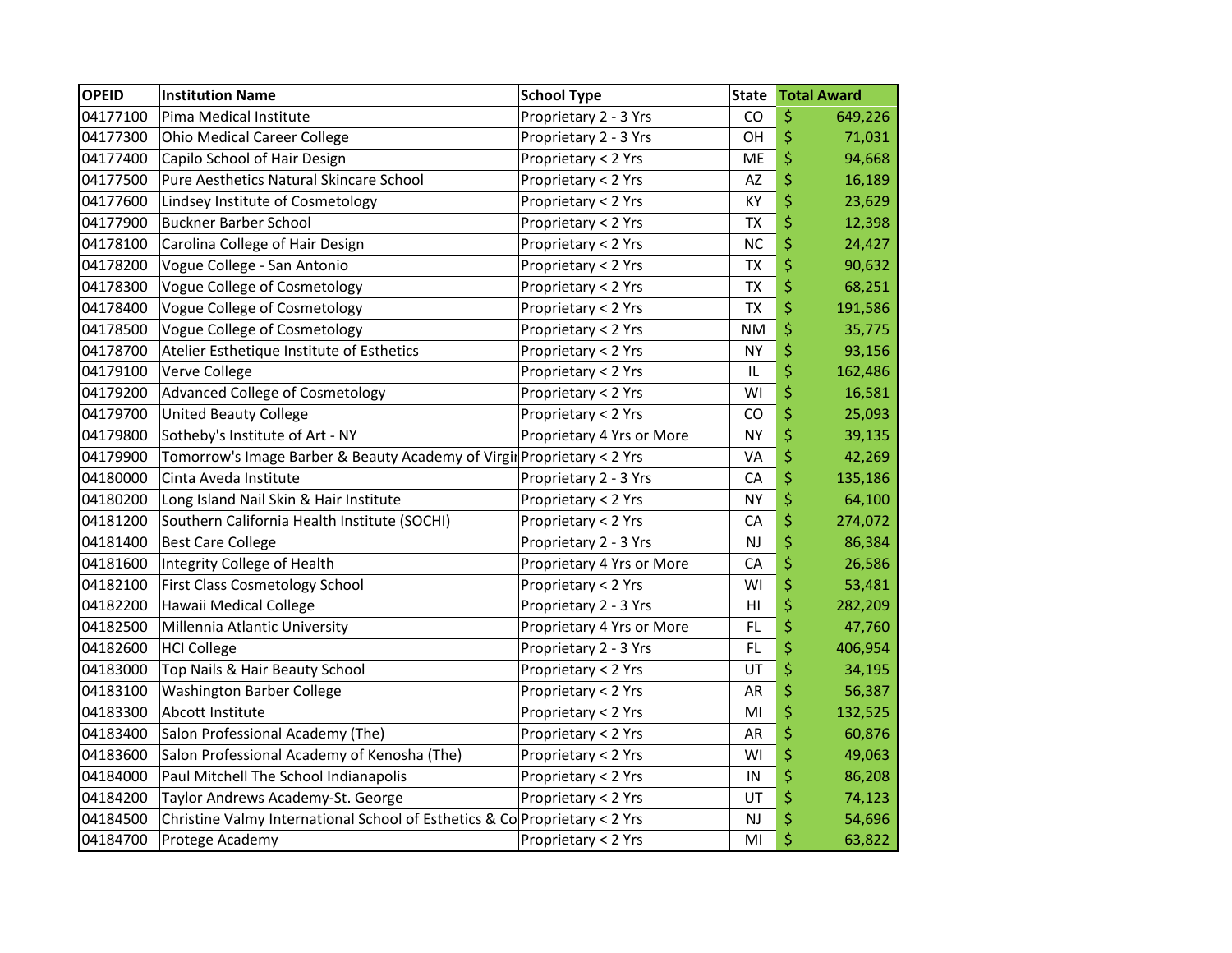| <b>OPEID</b> | <b>Institution Name</b>                          | <b>School Type</b>        | <b>State</b> | <b>Total Award</b> |
|--------------|--------------------------------------------------|---------------------------|--------------|--------------------|
| 04185000     | Colorado Academy of Veterinary Technology        | Proprietary 2 - 3 Yrs     | CO           | \$<br>55,036       |
| 04185100     | Northeast Technical Institute                    | Proprietary < 2 Yrs       | ME           | \$<br>170,451      |
| 04185500     | Beverly Hills Design Institute                   | Proprietary 4 Yrs or More | CA           | \$<br>7,368        |
| 04185600     | <b>Medical Allied Career Center</b>              | Proprietary 4 Yrs or More | CA           | \$<br>50,662       |
| 04185900     | Elite School of Cosmetology                      | Proprietary 2 - 3 Yrs     | OΗ           | \$<br>40,868       |
| 04186300     | Paul Mitchell the School Las Vegas               | Proprietary 2 - 3 Yrs     | <b>NV</b>    | \$<br>164,822      |
| 04186600     | Summit Salon Academy Kokomo                      | Proprietary < 2 Yrs       | IN           | \$<br>51,165       |
| 04186900     | International College of Beauty, Arts & Sciences | Proprietary < 2 Yrs       | CA           | \$<br>47,313       |
| 04187200     | New Beginning College of Cosmetology             | Proprietary < 2 Yrs       | AL           | \$<br>51,730       |
| 04187400     | John Amico School of Hair Design                 | Proprietary < 2 Yrs       | IL           | \$<br>136,435      |
| 04187700     | Crevier's School of Cosmetology                  | Proprietary < 2 Yrs       | MT           | \$<br>58,093       |
| 04187800     | CyberTex Institute of Technology                 | Proprietary < 2 Yrs       | <b>TX</b>    | \$<br>213,982      |
| 04188300     | Florida Academy                                  | Proprietary < 2 Yrs       | FL.          | \$<br>131,034      |
| 04188700     | <b>ASI Career Institute</b>                      | Proprietary < 2 Yrs       | <b>NJ</b>    | \$<br>48,564       |
| 04189000     | Barber & Beauty Institute of New York            | Proprietary < 2 Yrs       | <b>NY</b>    | \$<br>28,840       |
| 04189100     | Salon Institute - Toledo Campus                  | Proprietary 2 - 3 Yrs     | OH           | \$<br>60,843       |
| 04189200     | Salon Professional Academy (The)                 | Proprietary < 2 Yrs       | IL           | \$<br>49,473       |
| 04189400     | Shear Learning Academy of Cosmetology            | Proprietary < 2 Yrs       | IL           | \$<br>22,168       |
| 04189600     | <b>State Career School</b>                       | Proprietary < 2 Yrs       | IL           | \$<br>79,498       |
| 04189700     | California Miramar University                    | Proprietary 4 Yrs or More | CA           | \$<br>54,473       |
| 04189800     | <b>Academy for Salon Professionals</b>           | Proprietary < 2 Yrs       | CA           | \$<br>47,719       |
| 04190500     | New York School of Esthetics & Day Spa           | Proprietary < 2 Yrs       | <b>NY</b>    | \$<br>44,191       |
| 04190800     | Santa Ana Beauty College                         | Proprietary < 2 Yrs       | CA           | \$<br>75,245       |
| 04191900     | Paul Mitchell The School Spokane                 | Proprietary 2 - 3 Yrs     | <b>WA</b>    | \$<br>89,671       |
| 04192100     | American Medical Academy                         | Proprietary 4 Yrs or More | FL.          | \$<br>172,661      |
| 04192200     | Athena Career Academy                            | Proprietary 2 - 3 Yrs     | OН           | \$<br>187,157      |
| 04192500     | Westchester College of Nursing & Allied Health   | Proprietary < 2 Yrs       | СA           | \$<br>927          |
| 04192700     | Barber School (The) by Tim Hite                  | Proprietary < 2 Yrs       | UT           | \$<br>73,500       |
| 04193000     | Rio Grande Valley College                        | Proprietary 2 - 3 Yrs     | <b>TX</b>    | \$<br>321,999      |
| 04193100     | Alexander Academy                                | Proprietary < 2 Yrs       | MA           | \$<br>21,315       |
| 04193200     | Rocky Mountain University of Health Professions  | Proprietary 4 Yrs or More | UT           | \$<br>197,311      |
| 04194400     | American College of Healthcare Sciences          | Proprietary 4 Yrs or More | OR           | \$<br>9,945        |
| 04194500     | Aveda Institute Tucson                           | Proprietary < 2 Yrs       | AZ           | \$<br>191,056      |
| 04194600     | <b>Brand College</b>                             | Proprietary < 2 Yrs       | CA           | \$<br>12,925       |
| 04195200     | Diamond Beauty College                           | Proprietary < 2 Yrs       | CA           | \$<br>91,859       |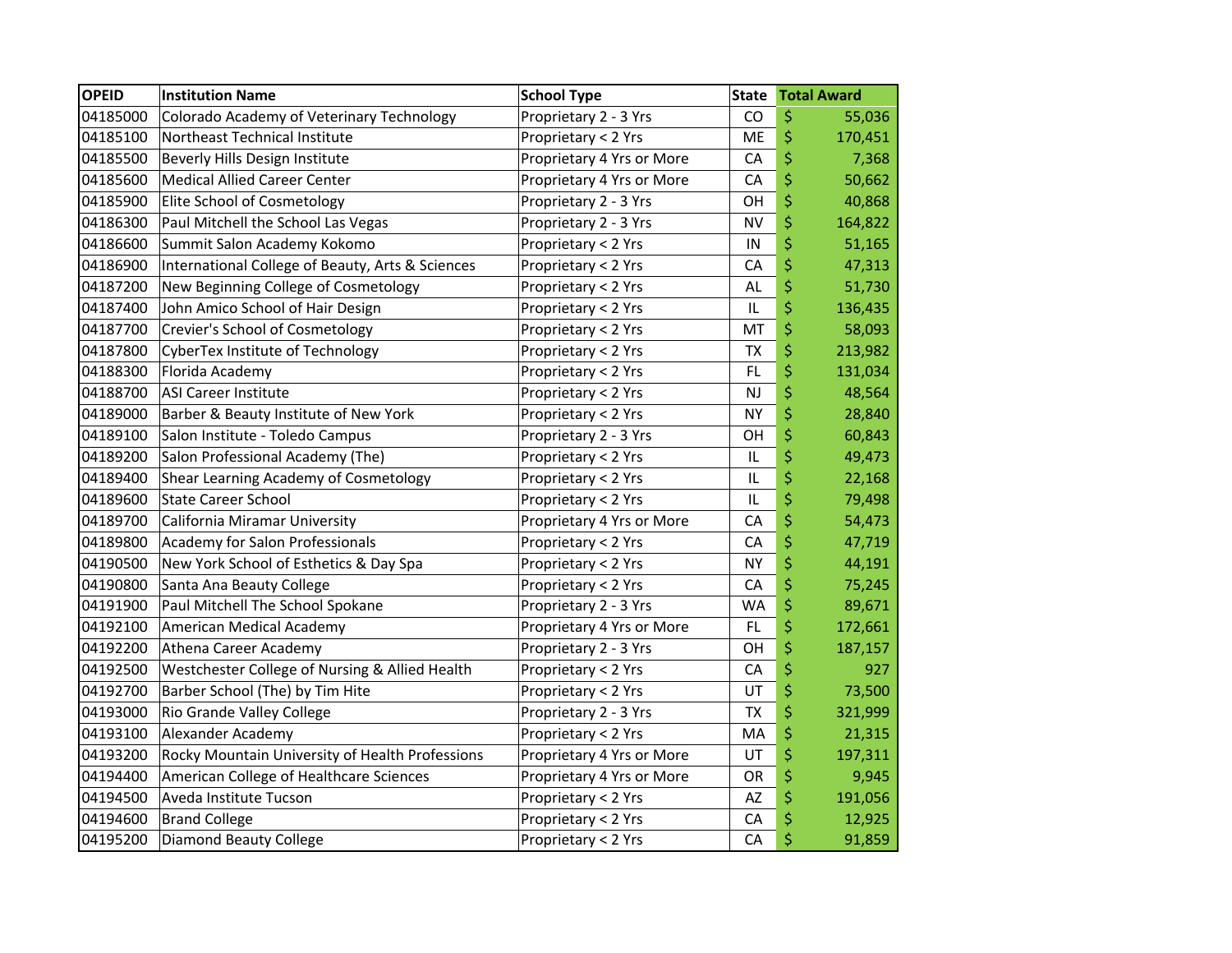| <b>OPEID</b> | <b>Institution Name</b>                              | <b>School Type</b>        | <b>State</b> | <b>Total Award</b> |
|--------------|------------------------------------------------------|---------------------------|--------------|--------------------|
| 04195300     | Elevate Salon Institute                              | Proprietary < 2 Yrs       | CO           | \$<br>31,490       |
| 04195400     | Unitek College                                       | Proprietary < 2 Yrs       | CA           | \$<br>315,314      |
| 04195500     | Southern States University                           | Proprietary 4 Yrs or More | CA           | \$<br>119,867      |
| 04197500     | University Academy of Hair Design                    | Proprietary < 2 Yrs       | AL           | \$<br>23,499       |
| 04197600     | Florida Institute of Recording, Sound and Technology | Proprietary < 2 Yrs       | FL.          | \$<br>145,076      |
| 04202800     | Panache Academy of Beauty                            | Proprietary < 2 Yrs       | WI           | \$<br>35,219       |
| 04203100     | Paul Mitchell The School Reno                        | Proprietary < 2 Yrs       | <b>NV</b>    | \$<br>94,808       |
| 04203200     | Boise Barber College a d.MARTIN Academy              | Proprietary 2 - 3 Yrs     | ID           | \$<br>45,664       |
| 04203300     | Aveda Institute Des Moines                           | Proprietary 2 - 3 Yrs     | IA           | \$<br>77,557       |
| 04203500     | Austin Kade Academy                                  | Proprietary 2 - 3 Yrs     | ID           | \$<br>62,512       |
| 04203600     | Franklin Hair Academy School of Cosmetology          | Proprietary < 2 Yrs       | <b>TN</b>    | \$<br>13,185       |
| 04203800     | <b>Woodruff Medical and Wellness Training</b>        | Proprietary < 2 Yrs       | GA           | \$<br>158,777      |
| 04204000     | Aspen Beauty Academy - Laurel                        | Proprietary < 2 Yrs       | <b>MD</b>    | \$<br>35,944       |
| 04204300     | Aesthetic Science Institute, LLC (The)               | Proprietary < 2 Yrs       | <b>NY</b>    | \$<br>37,776       |
| 04204500     | Elaine Sterling Institute(The)                       | Proprietary < 2 Yrs       | GA           | \$<br>191,903      |
| 04204700     | Paul Mitchell The School Raleigh                     | Proprietary < 2 Yrs       | <b>NC</b>    | \$<br>90,154       |
| 04204800     | American College of Barbering                        | Proprietary < 2 Yrs       | KY           | \$<br>44,859       |
| 04205200     | Wade Gordon Hairdressing Academy                     | Proprietary < 2 Yrs       | <b>ΤΧ</b>    | \$<br>109,134      |
| 04205300     | Mitsu Sato Hair Academy                              | Proprietary < 2 Yrs       | KS           | \$<br>40,798       |
| 04205500     | Lil Lou's Beauty and Barber College                  | Proprietary < 2 Yrs       | IN           | \$<br>55,578       |
| 04206200     | Digital Film Academy                                 | Proprietary 2 - 3 Yrs     | <b>NY</b>    | \$<br>99,616       |
| 04206300     | FVI School of Nursing and Technology                 | Proprietary 2 - 3 Yrs     | FL           | \$<br>325,809      |
| 04206500     | MyComputerCareer.com                                 | Proprietary < 2 Yrs       | <b>NC</b>    | \$<br>995,009      |
| 04206700     | Elite Welding Academy                                | Proprietary < 2 Yrs       | OH           | \$<br>53,524       |
| 04206800     | <b>Advance Beauty Techs Academy</b>                  | Proprietary < 2 Yrs       | CA           | \$<br>62,358       |
| 04207200     | Academy di Firenze                                   | Proprietary < 2 Yrs       | ID           | \$<br>9,713        |
| 04207500     | <b>Medical Career Institute</b>                      | Proprietary 2 - 3 Yrs     | <b>NJ</b>    | \$<br>108,849      |
| 04208900     | <b>Advanced Career Institute</b>                     | Proprietary < 2 Yrs       | CA           | \$<br>243,487      |
| 04209300     | Paul Mitchell The School Overland Park               | Proprietary < 2 Yrs       | KS           | \$<br>104,816      |
| 04209500     | Shear Finesse Beauty Academy                         | Proprietary < 2 Yrs       | FL.          | \$<br>15,708       |
| 04209600     | Institute of Health Sciences                         | Proprietary < 2 Yrs       | <b>MD</b>    | \$<br>2,818        |
| 04209800     | Hinton Barber and Beauty College                     | Proprietary < 2 Yrs       | CA           | \$<br>36,824       |
| 04210300     | NIMA National Institute of Medical Aesthetics        | Proprietary < 2 Yrs       | UT           | \$<br>113,370      |
| 04210700     | New York Institute of Beauty                         | Proprietary < 2 Yrs       | <b>NY</b>    | \$<br>71,020       |
| 04210800     | NRI Institute of Health Sciences                     | Proprietary 2 - 3 Yrs     | FL           | \$<br>53,860       |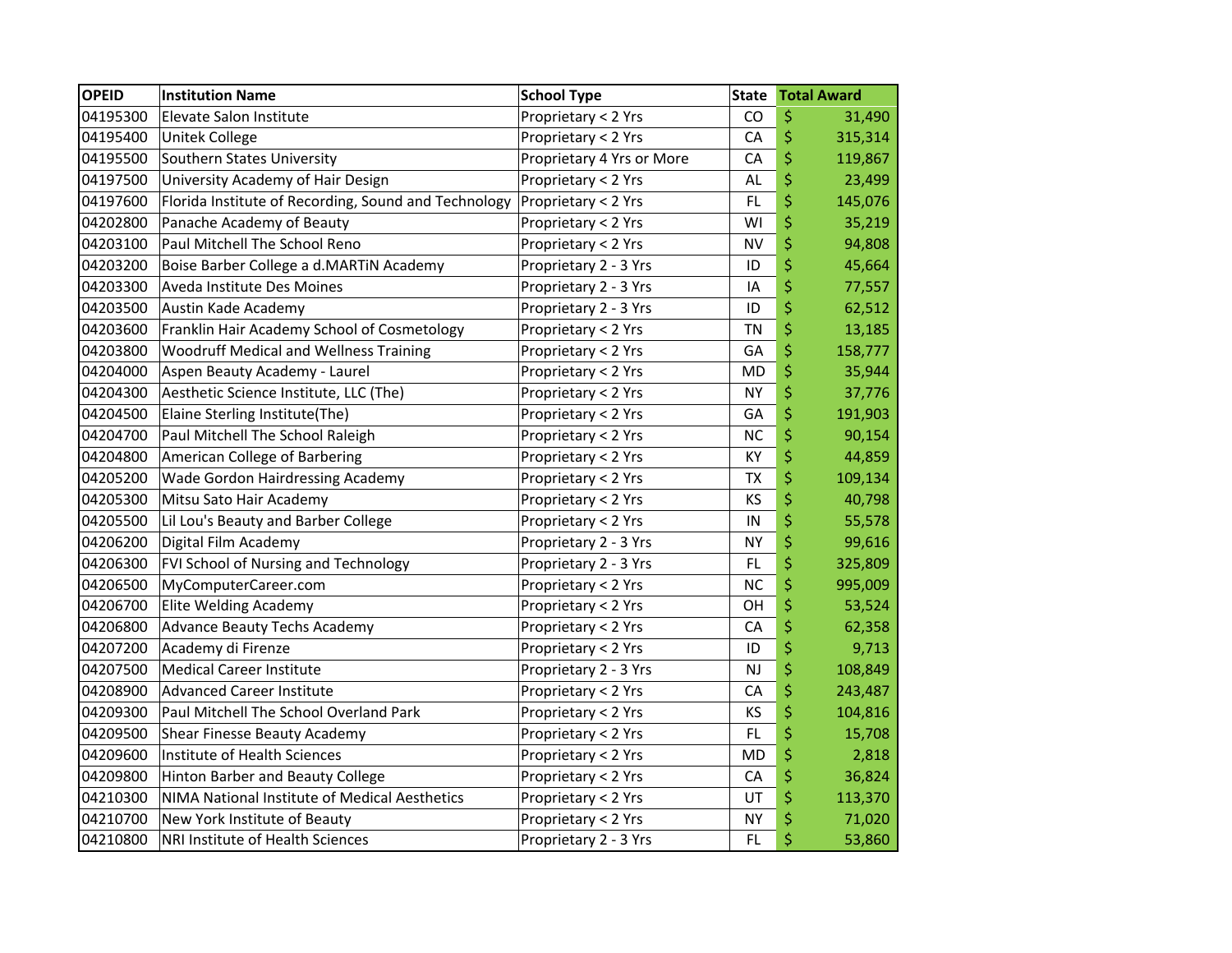| <b>OPEID</b> | <b>Institution Name</b>                              | <b>School Type</b>        | <b>State</b> | <b>Total Award</b> |
|--------------|------------------------------------------------------|---------------------------|--------------|--------------------|
| 04211000     | Salon Professional Academy (The)                     | Proprietary < 2 Yrs       | <b>AL</b>    | \$<br>33,591       |
| 04211200     | Brighton Institute of Cosmetology                    | Proprietary < 2 Yrs       | MI           | \$<br>18,750       |
| 04211900     | Xavier College School of Nursing                     | Proprietary 2 - 3 Yrs     | CA           | \$<br>72,713       |
| 04212000     | Lawrence & Company College of Cosmetology            | Proprietary < 2 Yrs       | CA           | \$<br>44,966       |
| 04212100     | Academy of Salon Professionals                       | Proprietary < 2 Yrs       | MO           | \$<br>26,960       |
| 04213200     | Kaizen Beauty Academy                                | Proprietary < 2 Yrs       | <b>FL</b>    | \$<br>37,172       |
| 04213300     | Southern Texas Careers Academy                       | Proprietary < 2 Yrs       | <b>TX</b>    | \$<br>18,959       |
| 04213400     | <b>Access Careers</b>                                | Proprietary < 2 Yrs       | <b>NY</b>    | \$<br>132,642      |
| 04213500     | Sharp Edgez Barber Institute                         | Proprietary < 2 Yrs       | <b>NY</b>    | \$<br>82,125       |
| 04213800     | Salon Professional Academy (The)                     | Proprietary < 2 Yrs       | ΤN           | \$<br>41,900       |
| 04214500     | Prestige Health & Beauty Sciences Academy            | Proprietary < 2 Yrs       | <b>FL</b>    | \$<br>25,425       |
| 04214700     | Luckes Beauty Academy                                | Proprietary < 2 Yrs       | VA           | \$<br>18,421       |
| 04215000     | <b>Total Transformation Institute of Cosmetology</b> | Proprietary < 2 Yrs       | <b>TX</b>    | \$<br>20,599       |
| 04215100     | California Career Institute                          | Proprietary < 2 Yrs       | CA           | \$<br>96,073       |
| 04215200     | Vibe Barber College                                  | Proprietary < 2 Yrs       | <b>TN</b>    | \$<br>46,348       |
| 04215500     | Champ's Barber School                                | Proprietary < 2 Yrs       | PA           | \$<br>18,665       |
| 04216000     | <b>Universal Training Institute</b>                  | Proprietary < 2 Yrs       | <b>NJ</b>    | \$<br>79,552       |
| 04216500     | Center for the Healing Arts                          | Proprietary < 2 Yrs       | <b>NJ</b>    | \$<br>12,774       |
| 04216800     | Bonnie Joseph Academy of Cosmetology & Barbering     | Proprietary 2 - 3 Yrs     | UT           | \$<br>9,846        |
| 04216900     | San Ignacio University                               | Proprietary 4 Yrs or More | FL.          | \$<br>111,503      |
| 04217000     | <b>Healthcare Training Institute</b>                 | Proprietary 2 - 3 Yrs     | LA           | \$<br>52,069       |
| 04217500     | J D Academy of Salon and Spa                         | Proprietary < 2 Yrs       | CA           | \$<br>48,259       |
| 04217600     | Sessions College for Professional Design             | Proprietary 4 Yrs or More | AZ           | \$<br>3,564        |
| 04217800     | <b>Boca Beauty Academy</b>                           | Proprietary < 2 Yrs       | FL           | \$<br>214,454      |
| 04218200     | Paul Mitchell The School - Jersey Shore              | Proprietary < 2 Yrs       | <b>NJ</b>    | \$<br>51,610       |
| 04218400     | City Pointe Beauty Academy                           | Proprietary < 2 Yrs       | <b>MO</b>    | \$<br>54,486       |
| 04218500     | Innovate Salon Academy                               | Proprietary < 2 Yrs       | NJ           | \$<br>118,178      |
| 04218900     | Rocky Vista University                               | Proprietary 4 Yrs or More | CO           | \$<br>228,436      |
| 04219000     | <b>IGlobal University</b>                            | Proprietary 4 Yrs or More | VA           | \$<br>95,391       |
| 04219100     | Alexander Paul Institute of Hair Design              | Proprietary < 2 Yrs       | <b>NC</b>    | \$<br>32,964       |
| 04219200     | Ace Cosmetology & Barbering Training Center          | Proprietary < 2 Yrs       | <b>CT</b>    | \$<br>87,688       |
| 04219300     | East-West Healing Arts Institute                     | Proprietary < 2 Yrs       | WI           | \$<br>10,304       |
| 04219700     | Gemini School of Visual Arts & Communication         | Proprietary 2 - 3 Yrs     | <b>TX</b>    | \$<br>6,330        |
| 04220000     | Designer Barber & Stylist School                     | Proprietary < 2 Yrs       | AR           | \$<br>40,470       |
| 04220200     | More Tech Institute                                  | Proprietary < 2 Yrs       | FL.          | \$<br>49,822       |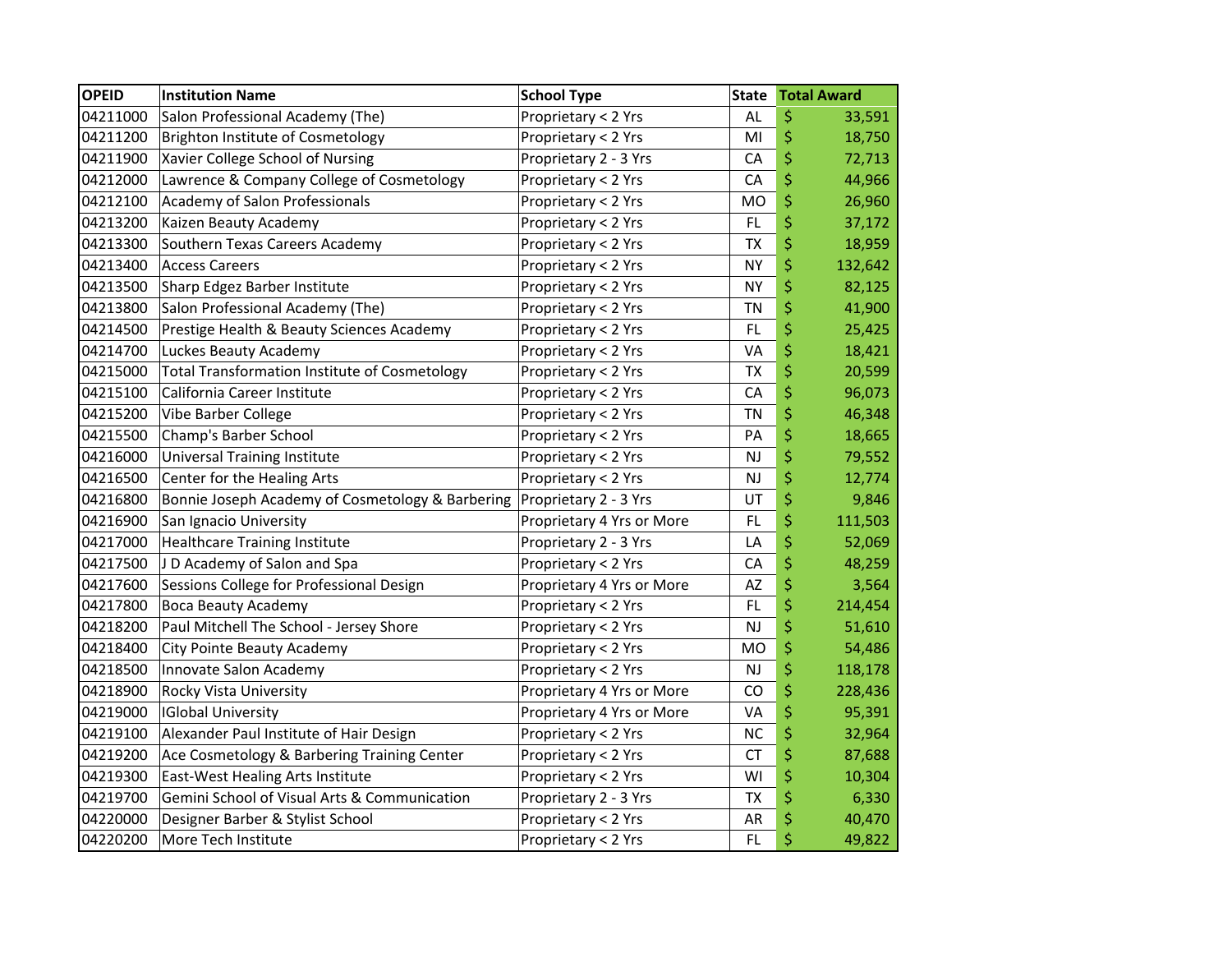| <b>OPEID</b> | <b>Institution Name</b>                                                   | <b>School Type</b>    | <b>State</b> | <b>Total Award</b> |
|--------------|---------------------------------------------------------------------------|-----------------------|--------------|--------------------|
| 04220400     | Chrysm Institute of Esthetics (The)                                       | Proprietary < 2 Yrs   | VA           | \$<br>66,444       |
| 04221000     | Standard Healthcare Services, College of Nursing                          | Proprietary 2 - 3 Yrs | VA           | \$<br>200,903      |
| 04221400     | Paul Mitchell the School Denver                                           | Proprietary < 2 Yrs   | CO           | \$<br>105,521      |
| 04221700     | <b>ZMS The Academy</b>                                                    | Proprietary < 2 Yrs   | CA           | \$<br>56,674       |
| 04221900     | California Technical Academy                                              | Proprietary < 2 Yrs   | CA           | \$<br>205,475      |
| 04222000     | Arclabs                                                                   | Proprietary < 2 Yrs   | SC           | \$<br>325,964      |
| 04222200     | Fab School (The)                                                          | Proprietary < 2 Yrs   | CA           | \$<br>73,107       |
| 04222600     | Healthcare Institute (The)                                                | Proprietary < 2 Yrs   | <b>TX</b>    | \$<br>45,549       |
| 04223100     | <b>ARROJO Cosmetology School</b>                                          | Proprietary < 2 Yrs   | <b>NY</b>    | \$<br>43,058       |
| 04223200     | Grace International Beauty School                                         | Proprietary < 2 Yrs   | <b>NY</b>    | \$<br>62,001       |
| 04223300     | <b>Alliance Computing Solutions</b>                                       | Proprietary < 2 Yrs   | <b>NY</b>    | \$<br>10,436       |
| 04223400     | InterAmerican Technical Institute                                         | Proprietary < 2 Yrs   | FL           | \$<br>51,825       |
| 04223500     | <b>Lynnes Welding Training</b>                                            | Proprietary < 2 Yrs   | <b>ND</b>    | \$<br>16,514       |
| 04223700     | <b>Bay Area Medical Academy</b>                                           | Proprietary < 2 Yrs   | CA           | \$<br>90,035       |
| 04223800     | Electrical and HVAC/R Training Center                                     | Proprietary < 2 Yrs   | <b>NY</b>    | \$<br>99,916       |
| 04223900     | Mind Body Institute                                                       | Proprietary < 2 Yrs   | <b>TN</b>    | \$<br>18,845       |
| 04224100     | Cosmetology Academy of Texarkana                                          | Proprietary < 2 Yrs   | <b>TX</b>    | \$<br>56,280       |
| 04224200     | <b>Belle Academy of Cosmetology</b>                                       | Proprietary < 2 Yrs   | <b>CT</b>    | \$<br>5,049        |
| 04224400     | Networks Barber College                                                   | Proprietary < 2 Yrs   | IL           | \$<br>32,836       |
| 04224500     | <b>Trenz Beauty Academy</b>                                               | Proprietary < 2 Yrs   | IL           | \$<br>127,308      |
| 04224600     | Barber School of Pittsburgh                                               | Proprietary < 2 Yrs   | PA           | \$<br>44,565       |
| 04224700     | JB's Hair Design and Barber College                                       | Proprietary < 2 Yrs   | OK           | \$<br>32,925       |
| 04225000     | Parisian Spa Institute                                                    | Proprietary < 2 Yrs   | <b>FL</b>    | \$<br>84,020       |
| 04225300     | <b>Creative Touch Cosmetology School</b>                                  | Proprietary < 2 Yrs   | $\sf IL$     | \$<br>13,382       |
| 04225500     | Westchester School for Dental Assistants                                  | Proprietary < 2 Yrs   | <b>NY</b>    | \$<br>49,507       |
| 04225700     | <b>Cleveland Barber College</b>                                           | Proprietary 2 - 3 Yrs | OH           | \$<br>107,502      |
| 04225900     | Setting the Standard Barbering and Natural Hair Acade Proprietary < 2 Yrs |                       | LA           | \$<br>24,651       |
| 04226000     | Bos-Man's Barber College                                                  | Proprietary < 2 Yrs   | LA           | \$<br>27,758       |
| 04226100     | Lawrence & Company College of Cosmetology                                 | Proprietary < 2 Yrs   | CA           | \$<br>33,618       |
| 04226300     | Divine Crown Barber & Beauty Academy                                      | Proprietary < 2 Yrs   | PA           | \$<br>17,624       |
| 04226400     | <b>MT Training Center</b>                                                 | Proprietary < 2 Yrs   | <b>TX</b>    | \$<br>118,600      |
| 04227500     | Merryfield School of Pet Grooming                                         | Proprietary < 2 Yrs   | FL           | \$<br>24,945       |
| 04228100     | <b>High Desert Medical College</b>                                        | Proprietary 2 - 3 Yrs | CA           | \$<br>438,763      |
| 04228300     | Paul Mitchell the School Schenectady                                      | Proprietary < 2 Yrs   | <b>NY</b>    | \$<br>71,534       |
| 04228400     | <b>Beyond Measure Barbering Institute</b>                                 | Proprietary < 2 Yrs   | <b>NC</b>    | \$<br>23,470       |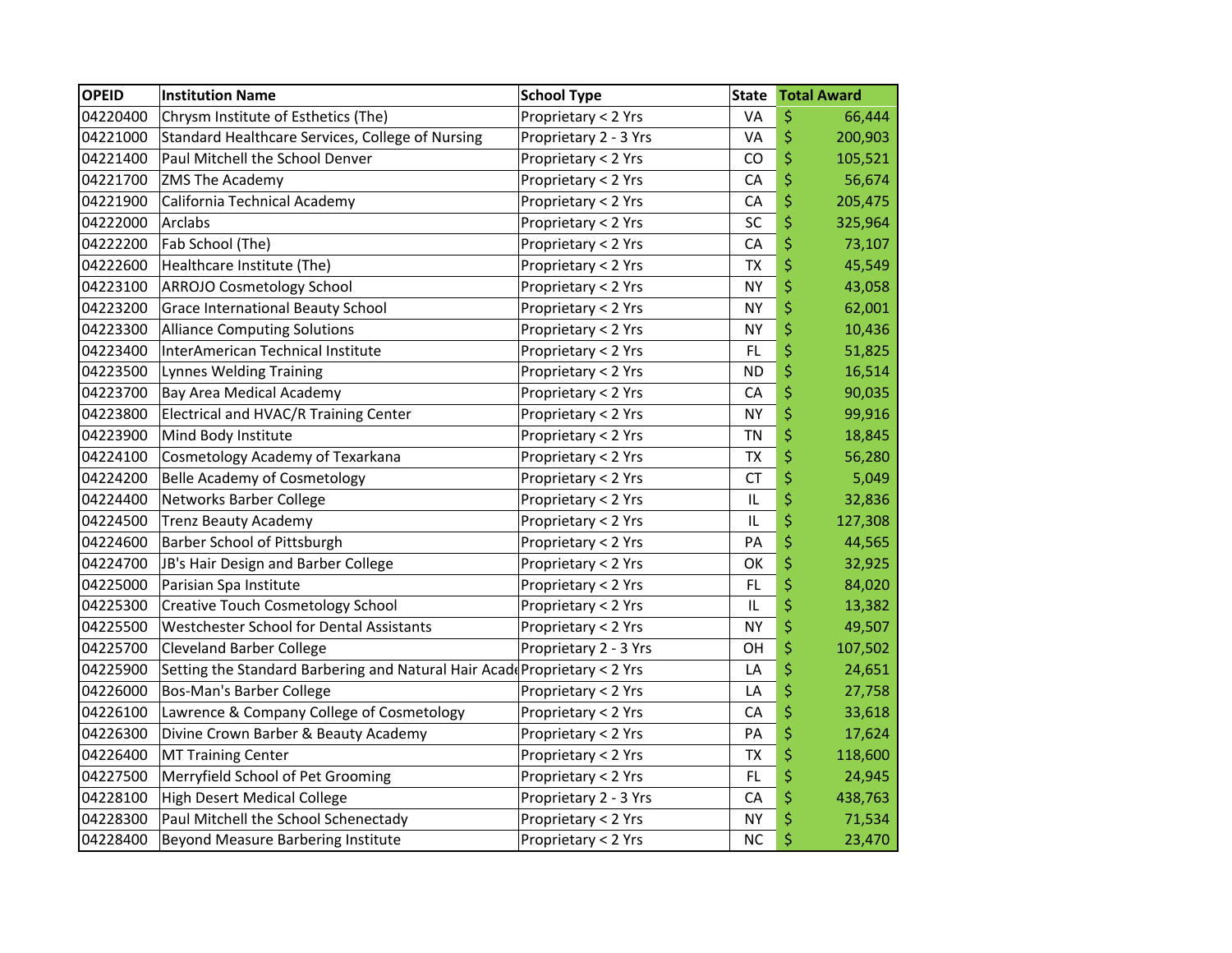| <b>OPEID</b> | <b>Institution Name</b>                                                          | <b>School Type</b>        | <b>State</b> | <b>Total Award</b> |
|--------------|----------------------------------------------------------------------------------|---------------------------|--------------|--------------------|
| 04228600     | Top of the Line Barber College                                                   | Proprietary < 2 Yrs       | SC           | \$<br>16,686       |
| 04228900     | McDougle Technical Institute                                                     | Proprietary < 2 Yrs       | FL           | \$<br>36,004       |
| 04229000     | <b>Barber Institute of Texas</b>                                                 | Proprietary < 2 Yrs       | <b>TX</b>    | \$<br>30,576       |
| 04229100     | Advantage Career Institute                                                       | Proprietary < 2 Yrs       | <b>NJ</b>    | \$<br>42,765       |
| 04229200     | Jupiter Beauty Academy                                                           | Proprietary < 2 Yrs       | MA           | \$<br>62,844       |
| 04229300     | MedQuest College                                                                 | Proprietary 2 - 3 Yrs     | KY           | \$<br>398,999      |
| 04229700     | First Coast Barber Academy                                                       | Proprietary < 2 Yrs       | FL           | \$<br>27,193       |
| 04229900     | Debutantes School of Cosmetology and Nail Technolo Proprietary < 2 Yrs           |                           | IL           | \$<br>27,252       |
| 04230200     | Paul Mitchell The School Farmington Hills                                        | Proprietary < 2 Yrs       | MI           | \$<br>66,592       |
| 04230300     | Paul Mitchell The School Merrillville                                            | Proprietary < 2 Yrs       | IN           | \$<br>45,027       |
| 04230500     | Paul Mitchell The School Grand Rapids                                            | Proprietary < 2 Yrs       | MI           | \$<br>60,988       |
| 04230900     | Ricci's Toni & Guy Hairdressing Academy/ TIGI Creativ Proprietary < 2 Yrs        |                           | <b>CT</b>    | \$<br>54,682       |
| 04231000     | <b>Studio Beauty School</b>                                                      | Proprietary < 2 Yrs       | <b>WA</b>    | \$<br>44,147       |
| 04231200     | NeeCee's Barber College                                                          | Proprietary < 2 Yrs       | ТX           | \$<br>40,173       |
| 04231300     | Yahweh Beauty Academy                                                            | Proprietary < 2 Yrs       | <b>TX</b>    | \$<br>31,574       |
| 04231400     | Bella Academy of Cosmetology                                                     | Proprietary < 2 Yrs       | WI           | \$<br>12,454       |
| 04231900     | Alamo City Barber College                                                        | Proprietary < 2 Yrs       | <b>TX</b>    | \$<br>115,962      |
| 04232300     | <b>HVAC Technical Institute</b>                                                  | Proprietary < 2 Yrs       | IL           | \$<br>62,548       |
| 04232800     | John Patrick University of Health and Applied Sciences Proprietary 4 Yrs or More |                           | IN           | \$<br>38,043       |
| 04233100     | Arizona School of Integrative Studies                                            | Proprietary < 2 Yrs       | AZ           | \$<br>89,675       |
| 04233200     | United International College                                                     | Proprietary 4 Yrs or More | FL           | \$<br>20,754       |
| 04233400     | Lee Professional Institute                                                       | Proprietary < 2 Yrs       | <b>FL</b>    | \$<br>31,058       |
| 04233700     | Christine Valmy International School forEsthetics, Skin Proprietary < 2 Yrs      |                           | <b>NY</b>    | \$<br>218,041      |
| 04233900     | <b>Atlantis University</b>                                                       | Proprietary 4 Yrs or More | FL           | \$<br>50,996       |
| 04234000     | San Francisco Film School                                                        | Proprietary 2 - 3 Yrs     | CA           | \$<br>15,852       |
| 04234200     | Center for Ultrasound Research & Education                                       | Proprietary 2 - 3 Yrs     | <b>NY</b>    | \$<br>52,693       |
| 04234300     | <b>Culinary Tech Center</b>                                                      | Proprietary < 2 Yrs       | <b>NY</b>    | \$<br>76,556       |
| 04234400     | American Institute of Alternative Medicine                                       | Proprietary < 2 Yrs       | <b>NJ</b>    | \$<br>8,824        |
| 04234600     | Park Place Premier Barber School                                                 | Proprietary < 2 Yrs       | LA           | \$<br>27,394       |
| 04234900     | AMG School of License Practical Nursing                                          | Proprietary < 2 Yrs       | <b>NY</b>    | \$<br>140,379      |
| 04235000     | Felbry College-School of Nursing                                                 | Proprietary 2 - 3 Yrs     | OH           | \$<br>165,199      |
| 04235400     | Saint Michael College of Allied Health                                           | Proprietary 2 - 3 Yrs     | DC           | \$<br>75,252       |
| 04235900     | Bella Cosmetology and Barber College                                             | Proprietary < 2 Yrs       | <b>TX</b>    | \$<br>67,986       |
| 04236400     | Sandra Academy of Salon Services                                                 | Proprietary < 2 Yrs       | <b>TN</b>    | \$<br>47,885       |
| 04236700     | <b>Blush School of Makeup</b>                                                    | Proprietary < 2 Yrs       | CA           | \$<br>18,864       |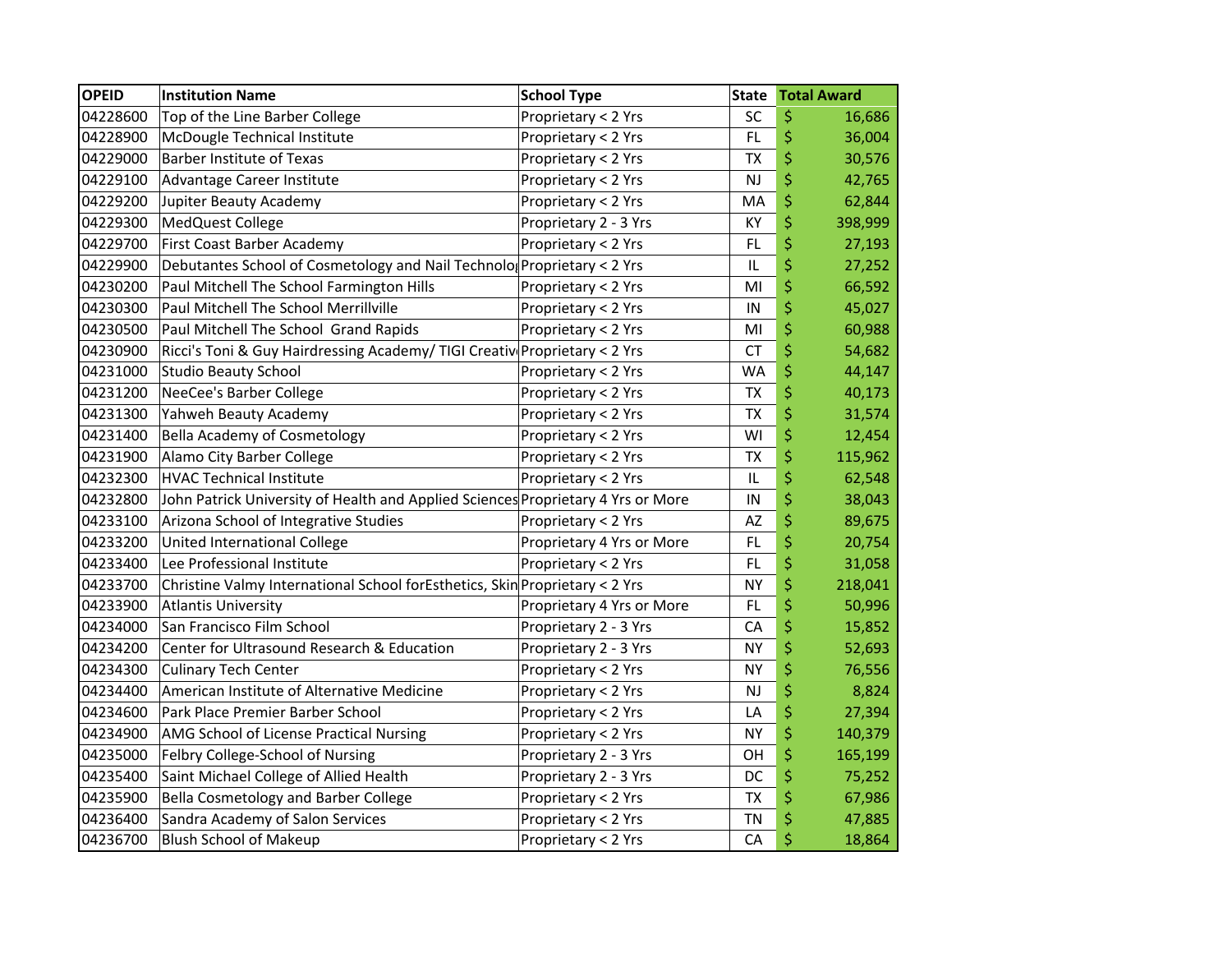| <b>OPEID</b> | <b>Institution Name</b>                                                   | <b>School Type</b>        | <b>State</b> | <b>Total Award</b> |
|--------------|---------------------------------------------------------------------------|---------------------------|--------------|--------------------|
| 04236800     | Fountain of Youth Academy of Cosmetology                                  | Proprietary < 2 Yrs       | PA           | \$<br>20,878       |
| 04236900     | K&G 5 Star Barber College                                                 | Proprietary < 2 Yrs       | <b>TX</b>    | \$<br>16,028       |
| 04237100     | Salon Professional Academy (The)                                          | Proprietary < 2 Yrs       | CA           | \$<br>78,167       |
| 04237800     | California Barber & Beauty College                                        | Proprietary < 2 Yrs       | CA           | \$<br>50,299       |
| 04238200     | Laredo CHI Academy Beauty School                                          | Proprietary < 2 Yrs       | <b>TX</b>    | \$<br>47,548       |
| 04238400     | Florida International Training Institute                                  | Proprietary < 2 Yrs       | FL           | \$<br>50,701       |
| 04238600     | Gould's Academy                                                           | Proprietary < 2 Yrs       | <b>TN</b>    | \$<br>162,447      |
| 04238700     | Dermal Science International Aesthetics & Nail Acader Proprietary < 2 Yrs |                           | VA           | \$<br>44,131       |
| 04239000     | <b>B-Unique Beauty and Barber Academy</b>                                 | Proprietary < 2 Yrs       | SC           | \$<br>19,354       |
| 04239600     | Kentucky Horseshoeing School                                              | Proprietary < 2 Yrs       | КY           | \$<br>14,848       |
| 04240200     | Aviation Institute of Maintenance                                         | Proprietary 2 - 3 Yrs     | CA           | \$<br>174,901      |
| 04240500     | Paul Mitchell The School Tulsa                                            | Proprietary < 2 Yrs       | OK           | \$<br>103,751      |
| 04240600     | Tri-State Barber College                                                  | Proprietary < 2 Yrs       | KY           | \$<br>11,128       |
| 04240700     | Image Maker Beauty Institute                                              | Proprietary < 2 Yrs       | <b>TN</b>    | \$<br>31,159       |
| 04240900     | <b>PPG Technical College</b>                                              | Proprietary < 2 Yrs       | PR           | \$<br>95,371       |
| 04241800     | Academy of Professional Cosmetology                                       | Proprietary < 2 Yrs       | AR           | \$<br>32,022       |
| 04241900     | River Valley School of Massage                                            | Proprietary < 2 Yrs       | AR           | \$<br>7,811        |
| 04242000     | Latin Beauty Academy                                                      | Proprietary < 2 Yrs       | FL           | \$<br>90,374       |
| 04242300     | Dalton Institute of Esthetics and Cosmetology                             | Proprietary < 2 Yrs       | GA           | \$<br>36,021       |
| 04242500     | Associated Barber College of San Diego                                    | Proprietary < 2 Yrs       | CA           | \$<br>53,954       |
| 04242600     | <b>ABCO Technology</b>                                                    | Proprietary < 2 Yrs       | CA           | \$<br>35,586       |
| 04242900     | <b>Martinsburg College</b>                                                | Proprietary 2 - 3 Yrs     | WV           | \$<br>5,227        |
| 04243100     | Alhambra Medical University                                               | Proprietary 4 Yrs or More | CA           | \$<br>46,023       |
| 04243300     | Garden State Science and Technology Institute                             | Proprietary < 2 Yrs       | NJ           | \$<br>54,348       |
| 04243400     | <b>International Sports Sciences Association</b>                          | Proprietary 4 Yrs or More | CA           | \$<br>2,659        |
| 04243500     | <b>Barber Tech Academy</b>                                                | Proprietary < 2 Yrs       | SC           | \$<br>26,939       |
| 04243800     | Abraham Lincoln University                                                | Proprietary 4 Yrs or More | CA           | \$<br>543          |
| 04244000     | California Intercontinental University                                    | Proprietary 4 Yrs or More | CA           | \$<br>3,435        |
| 04244100     | <b>Construction Training Center</b>                                       | Proprietary < 2 Yrs       | SC           | \$<br>28,968       |
| 04244700     | Med Academy                                                               | Proprietary 2 - 3 Yrs     | FL           | \$<br>37,369       |
| 04244800     | Huntington University of Health Sciences                                  | Proprietary 4 Yrs or More | <b>TN</b>    | \$<br>335          |
| 04244900     | Sonoran Desert Institute                                                  | Proprietary 2 - 3 Yrs     | AZ           | \$<br>19,861       |
| 04245400     | <b>Infinity College</b>                                                   | Proprietary < 2 Yrs       | LA           | \$<br>69,634       |
| 04245500     | Universal Healthcare Careers College                                      | Proprietary < 2 Yrs       | CA           | \$<br>61,554       |
| 04245800     | <b>Natural Images Beauty College</b>                                      | Proprietary < 2 Yrs       | <b>TX</b>    | \$<br>34,705       |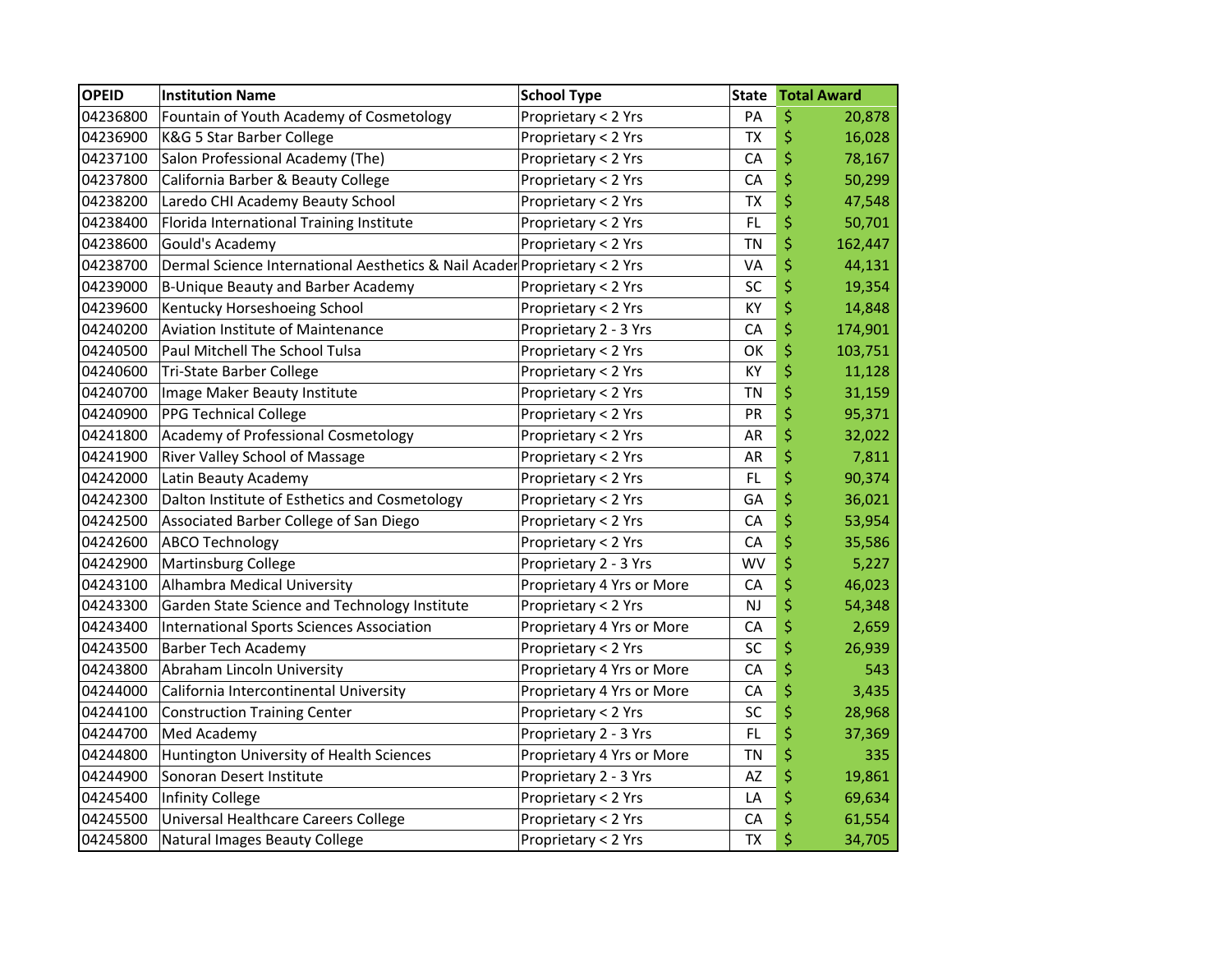| <b>OPEID</b> | <b>Institution Name</b>                      | <b>School Type</b>        | <b>State</b>   | <b>Total Award</b> |
|--------------|----------------------------------------------|---------------------------|----------------|--------------------|
| 04246000     | Michael K. Galvin Beauty & Business Academy  | Proprietary < 2 Yrs       | R <sub>l</sub> | \$<br>53,479       |
| 04246100     | Nashville Film Institute                     | Proprietary < 2 Yrs       | ΤN             | \$<br>33,380       |
| 04246200     | California Institute of Medical Science      | Proprietary < 2 Yrs       | CA             | \$<br>15,012       |
| 04246300     | <b>EduMed Partners</b>                       | Proprietary < 2 Yrs       | <b>TN</b>      | \$<br>57,946       |
| 04246500     | Massage Institute of Memphis (The)           | Proprietary < 2 Yrs       | ΤN             | \$<br>10,185       |
| 04246600     | <b>Textures Institute of Cosmetology</b>     | Proprietary < 2 Yrs       | IN             | \$<br>13,253       |
| 04246700     | Learning Bridge Career Institute             | Proprietary < 2 Yrs       | LA             | \$<br>29,751       |
| 04246900     | PiBerry Institute                            | Proprietary < 2 Yrs       | FL             | \$<br>36,919       |
| 04247400     | Ea La Mar's Cosmetology & Barber College     | Proprietary < 2 Yrs       | MO             | \$<br>17,578       |
| 04247600     | New Beginnings Beauty Academy                | Proprietary < 2 Yrs       | AR             | \$<br>18,308       |
| 04247700     | Regina Webb Academy                          | Proprietary < 2 Yrs       | KY             | \$<br>12,497       |
| 04248000     | Recording Conservatory of Austin, (The)      | Proprietary 2 - 3 Yrs     | <b>TX</b>      | \$<br>13,150       |
| 04248200     | <b>DeHart Technical School</b>               | Proprietary < 2 Yrs       | CA             | \$<br>29,826       |
| 04248300     | Los Angeles Academy of Figurative Art        | Proprietary 4 Yrs or More | CA             | \$<br>5,755        |
| 04248900     | VH Barber & Styling Academy                  | Proprietary < 2 Yrs       | LA             | \$<br>17,783       |
| 04249000     | Medical Career and Technical College         | Proprietary < 2 Yrs       | KY             | \$<br>68,748       |
| 04249300     | Salon Boutique Academy                       | Proprietary < 2 Yrs       | <b>TX</b>      | \$<br>52,009       |
| 04249400     | <b>Center for Neurosomatic Studies</b>       | Proprietary < 2 Yrs       | FL             | \$<br>8,728        |
| 04249500     | Lebanon College of Cosmetology               | Proprietary < 2 Yrs       | MO             | \$<br>9,632        |
| 04249600     | <b>Westcliff University</b>                  | Proprietary 4 Yrs or More | CA             | \$<br>255,272      |
| 04249800     | Dolce The Academy                            | Proprietary < 2 Yrs       | СT             | \$<br>30,678       |
| 04250200     | Focus Personal Training Institute            | Proprietary < 2 Yrs       | ΝY             | \$<br>35,721       |
| 04250300     | Hair Academy School of Barbering & Beauty    | Proprietary < 2 Yrs       | DE             | \$<br>16,705       |
| 04250400     | Fosbre Academy of Hair Design                | Proprietary < 2 Yrs       | <b>WA</b>      | \$<br>54,799       |
| 04250500     | National Personal Training Institute         | Proprietary < 2 Yrs       | FL             | \$<br>67,153       |
| 04250800     | <b>Mission Beauty Institute</b>              | Proprietary < 2 Yrs       | <b>TX</b>      | \$<br>22,869       |
| 04251700     | Hope College of Arts and Sciences            | Proprietary 2 - 3 Yrs     | FL             | \$<br>66,032       |
| 04252300     | Premier Barber Institute                     | Proprietary < 2 Yrs       | PA             | \$<br>36,801       |
| 04252400     | <b>WorldClass Academy of Beauty Careers</b>  | Proprietary < 2 Yrs       | FL             | \$<br>13,077       |
| 04252900     | International Beauty Education Center        | Proprietary < 2 Yrs       | <b>WA</b>      | \$<br>20,438       |
| 04253100     | Allied Health Careers Institute              | Proprietary < 2 Yrs       | ΤN             | \$<br>29,096       |
| 04253700     | Sacramento Ultrasound Institute              | Proprietary 2 - 3 Yrs     | CA             | \$<br>24,911       |
| 04254000     | Phipps Academy of Barbering                  | Proprietary < 2 Yrs       | IL             | \$<br>46,774       |
| 04254300     | Pets Playground Grooming School              | Proprietary < 2 Yrs       | <b>FL</b>      | \$<br>1,660        |
| 04254900     | Cincinnati School of Barbering & Hair Design | Proprietary 2 - 3 Yrs     | OH             | \$<br>39,125       |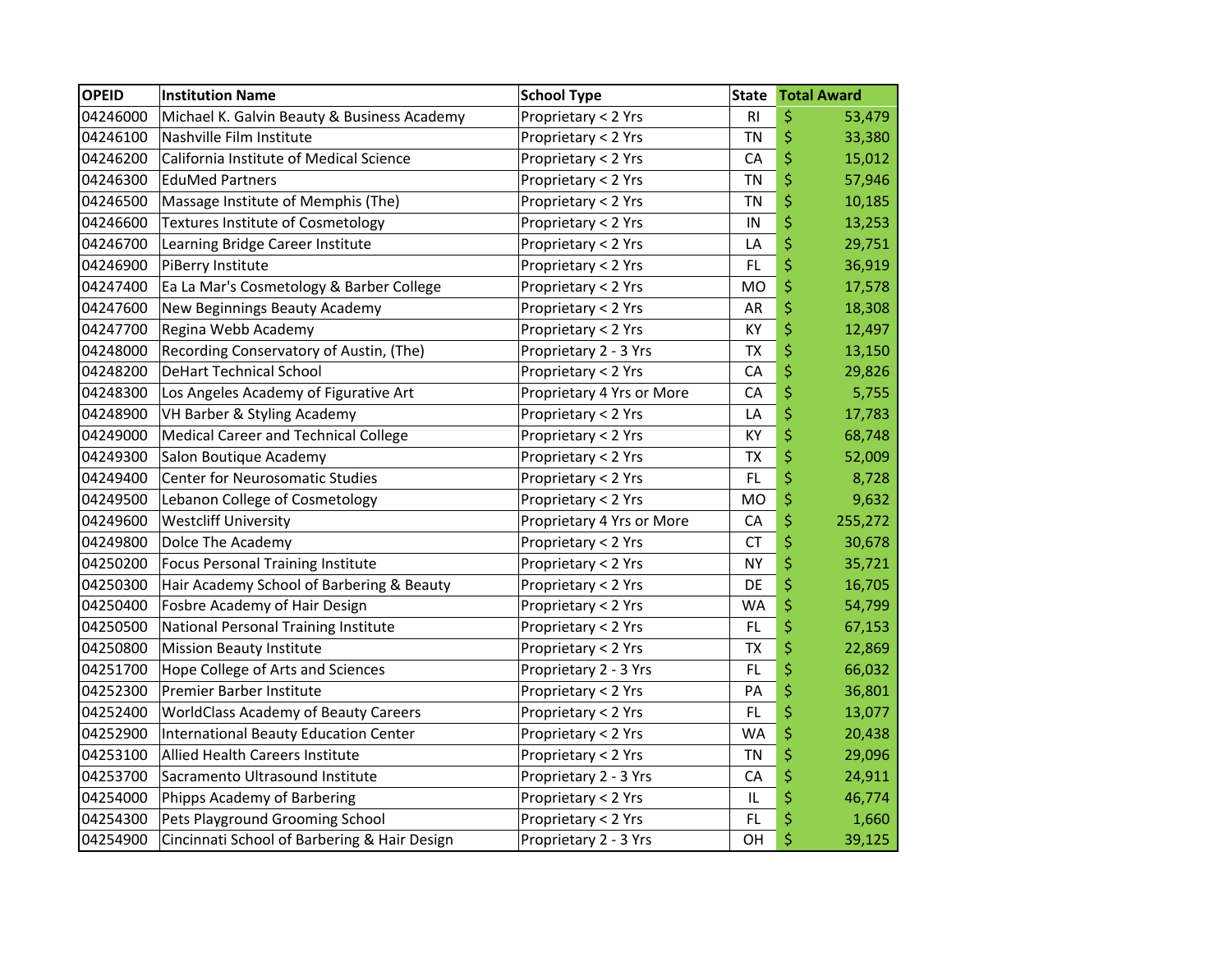| <b>OPEID</b> | <b>Institution Name</b>                            | <b>School Type</b>        | <b>State</b> | <b>Total Award</b> |
|--------------|----------------------------------------------------|---------------------------|--------------|--------------------|
| 04255100     | U.S. Truck Driver Training School                  | Proprietary < 2 Yrs       | MI           | \$<br>92,918       |
| 04255300     | Hoss Lee Academy                                   | Proprietary < 2 Yrs       | CA           | \$<br>41,876       |
| 04255400     | Regan Career Institute                             | Proprietary 4 Yrs or More | CA           | \$<br>21,756       |
| 04255500     | Alabama School of Nail Technology & Cosmetology    | Proprietary < 2 Yrs       | <b>AL</b>    | \$<br>20,667       |
| 04255600     | International Diving Institute                     | Proprietary < 2 Yrs       | SC           | \$<br>57,797       |
| 04256100     | Indiana College of Sports & Medical Massage        | Proprietary < 2 Yrs       | IN           | \$<br>44,462       |
| 04256200     | Kenny's Academy of Barbering                       | Proprietary < 2 Yrs       | IN           | \$<br>96,345       |
| 04256400     | San Bernardino Beauty College                      | Proprietary < 2 Yrs       | CA           | \$<br>36,430       |
| 04256600     | <b>MAK Beauty Institute</b>                        | Proprietary < 2 Yrs       | GA           | \$<br>11,602       |
| 04257700     | <b>Totally Cosmo School of Modern Cosmetology</b>  | Proprietary < 2 Yrs       | OK           | \$<br>21,173       |
| 04257800     | <b>Mobile Technical Training</b>                   | Proprietary < 2 Yrs       | <b>NJ</b>    | \$<br>16,758       |
| 04257900     | American Barber and Beauty Academy                 | Proprietary < 2 Yrs       | PA           | \$<br>25,640       |
| 04258000     | Seattle Film Institute                             | Proprietary 4 Yrs or More | <b>WA</b>    | \$<br>42,903       |
| 04258200     | Christina and Company Education Center             | Proprietary < 2 Yrs       | IN           | \$<br>3,848        |
| 04258500     | Premiere International College                     | Proprietary 2 - 3 Yrs     | FL.          | \$<br>3,508        |
| 04258800     | Kenny's Beauty Academy                             | Proprietary < 2 Yrs       | VA           | \$<br>3,290        |
| 04258900     | Master's Barber & Styling College                  | Proprietary < 2 Yrs       | <b>TN</b>    | \$<br>11,728       |
| 04259300     | <b>Burrell College of Osteopathic Medicine</b>     | Proprietary 4 Yrs or More | <b>NM</b>    | \$<br>115,515      |
| 04259800     | California Institute of Arts & Technology          | Proprietary 2 - 3 Yrs     | CA           | \$<br>152,612      |
| 04260000     | Institute of Medical Ultrasound                    | Proprietary < 2 Yrs       | GA           | \$<br>15,982       |
| 04260200     | Elite Cosmetology, Barber & Spa Academy            | Proprietary < 2 Yrs       | <b>WA</b>    | \$<br>71,028       |
| 04260400     | <b>Cutting Edge Academy</b>                        | Proprietary < 2 Yrs       | <b>NJ</b>    | \$<br>37,834       |
| 04261300     | European Medical School of Massage                 | Proprietary < 2 Yrs       | PA           | \$<br>9,203        |
| 04262100     | My Beauty & Barber College                         | Proprietary < 2 Yrs       | CA           | \$<br>30,395       |
| 04263000     | Harmony Health Care Institute                      | Proprietary < 2 Yrs       | <b>NH</b>    | \$<br>44,732       |
| 04263500     | <b>American Beauty Schools</b>                     | Proprietary < 2 Yrs       | FL           | \$<br>22,469       |
| 04264600     | Hogan Institute of Cosmetology and Esthetics       | Proprietary < 2 Yrs       | GA           | \$<br>31,829       |
| 04264800     | J's Barber College                                 | Proprietary < 2 Yrs       | LA           | \$<br>28,177       |
| 04265400     | Ann Webb Skin Institute                            | Proprietary < 2 Yrs       | ТX           | \$<br>59,363       |
| 04265600     | American Fitness and Nutrition Academy             | Proprietary < 2 Yrs       | CA           | \$<br>7,703        |
| 04266100     | Apex Academy Hair Skin Nails School of Cosmetology | Proprietary < 2 Yrs       | OH           | \$<br>12,624       |
| 04266300     | Johnny Matthew's Hairdressing Training School      | Proprietary < 2 Yrs       | OR           | \$<br>43,598       |
| 04266800     | Caribbean Aviation Training Institute              | Proprietary < 2 Yrs       | PR           | \$<br>105,586      |
| 04267000     | Neo-Esthetique European Institute                  | Proprietary < 2 Yrs       | <b>PR</b>    | \$<br>74,281       |
| 04267100     | Unlimited Cosmetology School                       | Proprietary < 2 Yrs       | <b>MS</b>    | \$<br>10,833       |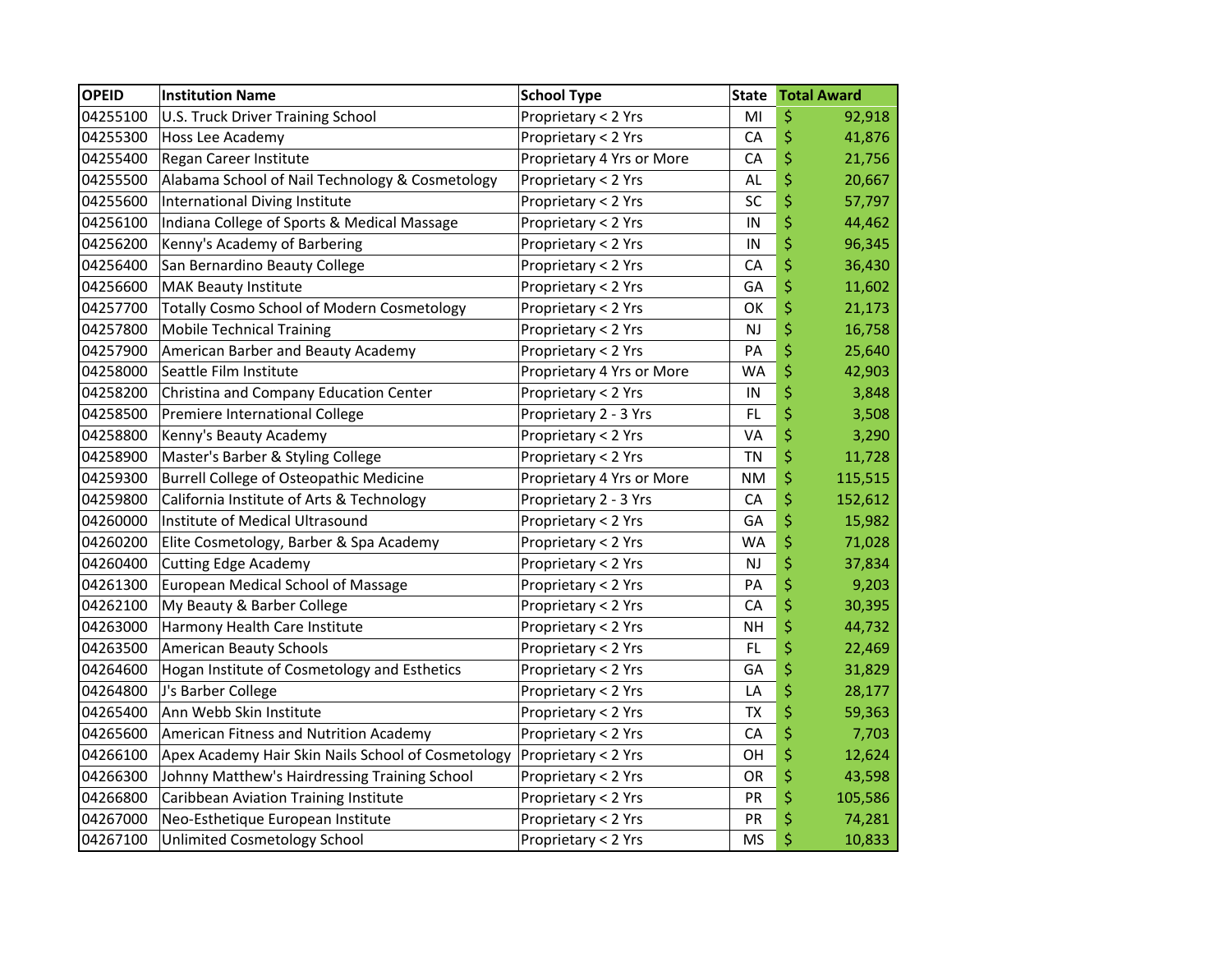| <b>OPEID</b> | <b>Institution Name</b>                         | <b>School Type</b>        | <b>State</b> | <b>Total Award</b> |
|--------------|-------------------------------------------------|---------------------------|--------------|--------------------|
| 04267200     | Allgood Beauty Institute                        | Proprietary < 2 Yrs       | <b>TX</b>    | \$<br>9,148        |
| 04267300     | Lehigh Valley Barber School                     | Proprietary < 2 Yrs       | PA           | \$<br>13,221       |
| 04267500     | International Barber College                    | Proprietary < 2 Yrs       | AZ           | \$<br>29,508       |
| 04267700     | Esthetic Institute (The)                        | Proprietary < 2 Yrs       | VA           | \$<br>51,530       |
| 04267900     | Brown Beauty Barber School                      | Proprietary < 2 Yrs       | AL           | \$<br>21,785       |
| 04268000     | Kor Beauty Academy                              | Proprietary < 2 Yrs       | <b>AZ</b>    | \$<br>12,553       |
| 04268100     | Ray J's College of Hair                         | Proprietary < 2 Yrs       | LA           | \$<br>17,533       |
| 04268300     | Rexburg College of Massage Therapy              | Proprietary < 2 Yrs       | ID           | \$<br>28,503       |
| 04269000     | Global Tech College                             | Proprietary 2 - 3 Yrs     | OH           | \$<br>4,714        |
| 04269400     | <b>Bristol School of Hair Design</b>            | Proprietary < 2 Yrs       | VA           | \$<br>19,945       |
| 04269500     | <b>Goshen School of Cosmetology</b>             | Proprietary < 2 Yrs       | MS           | \$<br>33,298       |
| 04269600     | IBS School of Cosmetology and Massage           | Proprietary 2 - 3 Yrs     | HI           | \$<br>33,047       |
| 04269700     | UR Beauty & Barber Academy                      | Proprietary < 2 Yrs       | <b>FL</b>    | \$<br>24,755       |
| 04269800     | L Makeup Institute                              | Proprietary < 2 Yrs       | <b>NV</b>    | \$<br>29,235       |
| 04270000     | <b>Urban Barber College</b>                     | Proprietary < 2 Yrs       | CA           | \$<br>62,547       |
| 04270100     | Delta Designs Cosmetology School                | Proprietary < 2 Yrs       | AR           | \$<br>25,377       |
| 04270400     | Transitions Career Institute School of Nursing  | Proprietary < 2 Yrs       | <b>NY</b>    | \$<br>43,511       |
| 04270700     | <b>McAllen Careers Institute</b>                | Proprietary < 2 Yrs       | <b>ΤΧ</b>    | \$<br>11,986       |
| 04270900     | D&S School of Cosmetology                       | Proprietary < 2 Yrs       | MI           | \$<br>4,677        |
| 04271000     | <b>Stacey James Institute</b>                   | Proprietary 2 - 3 Yrs     | CO           | \$<br>27,477       |
| 04271100     | <b>Meridian University</b>                      | Proprietary 4 Yrs or More | CA           | \$<br>29,967       |
| 04271400     | Central Pennsylvania Diesel Institute           | Proprietary < 2 Yrs       | PA           | \$<br>3,986        |
| 04271600     | Avenue Academy, A Cosmetology Institute (The)   | Proprietary < 2 Yrs       | <b>NM</b>    | \$<br>22,191       |
| 04271700     | Salon Professional Academy of San Antonio (The) | Proprietary < 2 Yrs       | <b>TX</b>    | \$<br>40,868       |
| 04272100     | Princess Institute of Beauty                    | Proprietary < 2 Yrs       | CA           | \$<br>24,126       |
| 04272400     | Northern Technical College                      | Proprietary < 2 Yrs       | <b>AR</b>    | \$<br>15,479       |
| 04272600     | Vogue International Academy                     | Proprietary < 2 Yrs       | <b>TX</b>    | \$<br>9,838        |
| 04272800     | Independent Training & Apprenticeship Program   | Proprietary < 2 Yrs       | CA           | \$<br>28,847       |
| 04273200     | <b>Berkowits School of Electrolysis</b>         | Proprietary < 2 Yrs       | <b>NY</b>    | \$<br>37,016       |
| 04273300     | <b>Victory Career College</b>                   | Proprietary < 2 Yrs       | CA           | \$<br>65,747       |
| 04273500     | Winonah's International School of Cosmetology   | Proprietary < 2 Yrs       | AL           | \$<br>45,480       |
| 04273600     | <b>Bellasa Professional Institute</b>           | Proprietary < 2 Yrs       | FL.          | \$<br>17,582       |
| 04273900     | Southeastern Esthetics Institute                | Proprietary < 2 Yrs       | SC           | \$<br>65,930       |
| 04274100     | Arkansas Welding Academy                        | Proprietary < 2 Yrs       | AR           | \$<br>20,940       |
| 04274200     | Installer Institute                             | Proprietary < 2 Yrs       | FL.          | \$<br>7,038        |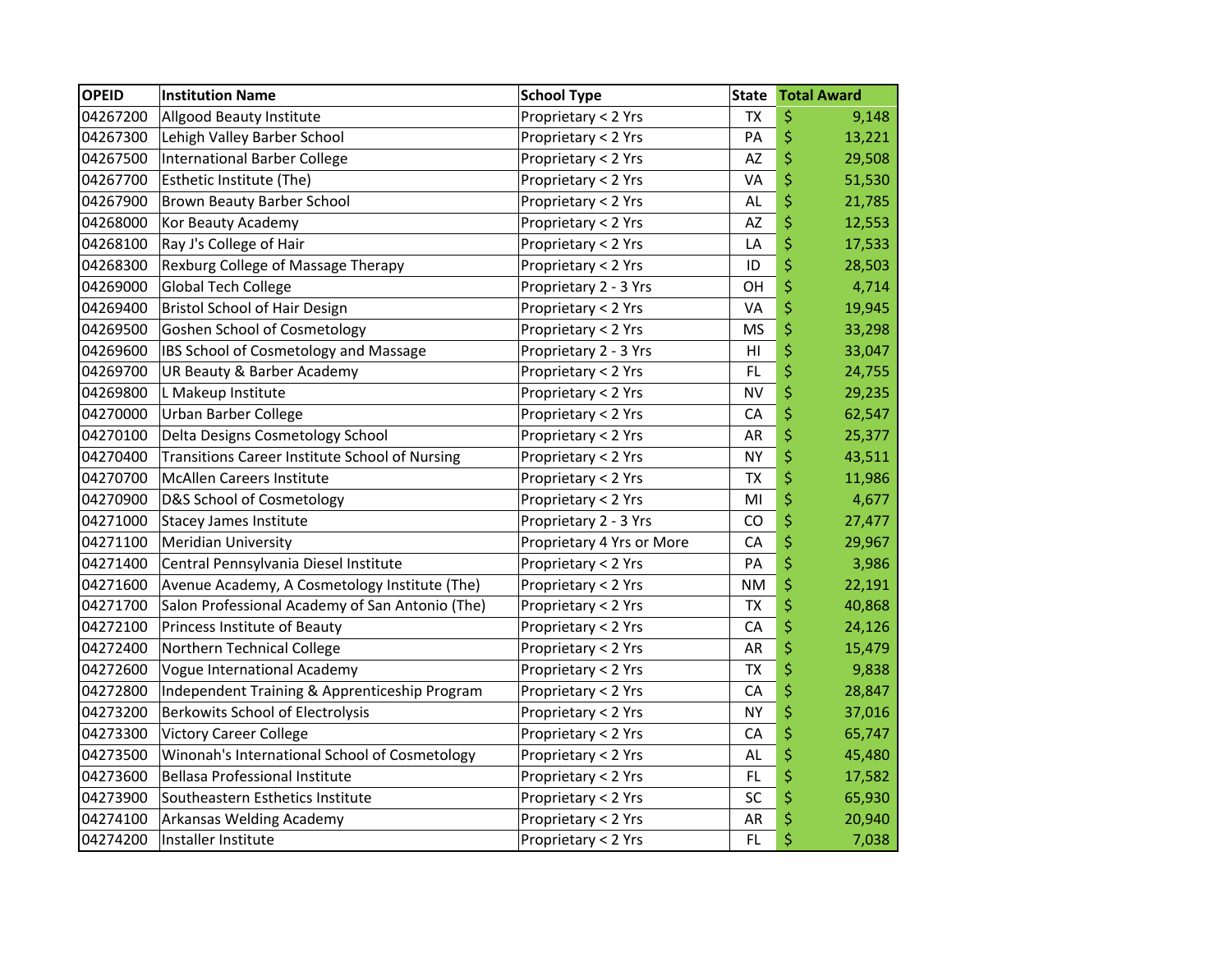| <b>OPEID</b> | <b>Institution Name</b>                                               | <b>School Type</b>        | <b>State</b> | <b>Total Award</b> |
|--------------|-----------------------------------------------------------------------|---------------------------|--------------|--------------------|
| 04274300     | <b>Caris College</b>                                                  | Proprietary 2 - 3 Yrs     | IN           | \$<br>55,670       |
| 04274400     | PMCA Pittsburgh Multicultural Cosmetology Academy Proprietary < 2 Yrs |                           | PA           | \$<br>927          |
| 04274500     | Strand Institute of Beauty & Esthetics (The)                          | Proprietary < 2 Yrs       | <b>TX</b>    | \$<br>27,770       |
| 04274700     | Centralia Beauty College                                              | Proprietary < 2 Yrs       | <b>WA</b>    | \$<br>15,685       |
| 04274900     | Contra Costa Medical Career College                                   | Proprietary < 2 Yrs       | CA           | \$<br>157,346      |
| 04275100     | Anousheh School of Hair                                               | Proprietary < 2 Yrs       | <b>NY</b>    | \$<br>10,225       |
| 04275200     | <b>DSDT</b>                                                           | Proprietary < 2 Yrs       | MI           | \$<br>18,769       |
| 04275600     | G.A. Beauty & Barber School                                           | Proprietary < 2 Yrs       | <b>TX</b>    | \$<br>58,490       |
| 04275900     | Another Level Barbering and Cosmetology School                        | Proprietary < 2 Yrs       | VA           | \$<br>30,069       |
| 04276000     | <b>Glitz School of Cosmetology</b>                                    | Proprietary < 2 Yrs       | <b>NM</b>    | \$<br>83,376       |
| 04276300     | American Massage & Bodywork Institute                                 | Proprietary < 2 Yrs       | VA           | \$<br>52,043       |
| 04276400     | Culinary School of Fort Worth (The)                                   | Proprietary < 2 Yrs       | TX           | \$<br>29,877       |
| 04276500     | Global Medical & Technical Training Institute                         | Proprietary < 2 Yrs       | FL           | \$<br>30,591       |
| 04276700     | Salon Professional Academy (The)                                      | Proprietary < 2 Yrs       | <b>TX</b>    | \$<br>25,357       |
| 04276800     | <b>KCK Beauty &amp; Barber Academy</b>                                | Proprietary < 2 Yrs       | <b>FL</b>    | \$<br>9,671        |
| 04277400     | Elite Academy Of Hair Design                                          | Proprietary < 2 Yrs       | OH           | \$<br>14,248       |
| 04277700     | California College of Barbering and Cosmetology                       | Proprietary < 2 Yrs       | CA           | \$<br>71,744       |
| 04277800     | Pro Beauty Academy (The)                                              | Proprietary < 2 Yrs       | <b>NJ</b>    | \$<br>17,242       |
| 04277900     | Houston School of Carpentry                                           | Proprietary < 2 Yrs       | <b>TX</b>    | \$<br>95,857       |
| 04278000     | South Eastern Beauty Academy                                          | Proprietary < 2 Yrs       | KY           | \$<br>26,636       |
| 04278400     | Montana Barber Institute                                              | Proprietary < 2 Yrs       | <b>TX</b>    | \$<br>5,356        |
| 04278900     | Puerto Rico School of Nurse Anesthetists (The)                        | Proprietary 4 Yrs or More | PR           | \$<br>9,078        |
| 04279000     | American Institute of Healthcare & Technology                         | Proprietary 2 - 3 Yrs     | <b>CT</b>    | \$<br>15,374       |
| 04279300     | Premier Academy of Cosmetology                                        | Proprietary < 2 Yrs       | OK           | \$<br>5,411        |
| 04279900     | <b>Esteem Academy of Beauty</b>                                       | Proprietary < 2 Yrs       | UT           | \$<br>1,937        |
| 04280300     | <b>Careers Institute of America</b>                                   | Proprietary < 2 Yrs       | ТX           | \$<br>5,238        |
| 04280400     | <b>KC Beauty Academy</b>                                              | Proprietary < 2 Yrs       | CA           | \$<br>14,717       |
| 04280600     | GoodFellas Barber College                                             | Proprietary < 2 Yrs       | AR           | \$<br>12,107       |
| 04280900     | <b>Houston Barber School</b>                                          | Proprietary < 2 Yrs       | <b>TX</b>    | \$<br>63,333       |
| 04281000     | Health-Tech Institute of Memphis                                      | Proprietary < 2 Yrs       | <b>TN</b>    | \$<br>13,543       |
| 04281100     | MIXED Institute of Cosmetology & Barber                               | Proprietary < 2 Yrs       | CA           | \$<br>28,732       |
| 04281500     | Vski Cosmetology School                                               | Proprietary < 2 Yrs       | SC           | \$<br>5,411        |
| 04281800     | Shear Perfection Academy of Cosmetology                               | Proprietary < 2 Yrs       | <b>TN</b>    | \$<br>6,430        |
| 04282400     | Vaughn Beauty College                                                 | Proprietary < 2 Yrs       | <b>MS</b>    | \$<br>10,659       |
| 04283100     | Texas Healthtech Institute                                            | Proprietary < 2 Yrs       | <b>TX</b>    | \$<br>4,594        |